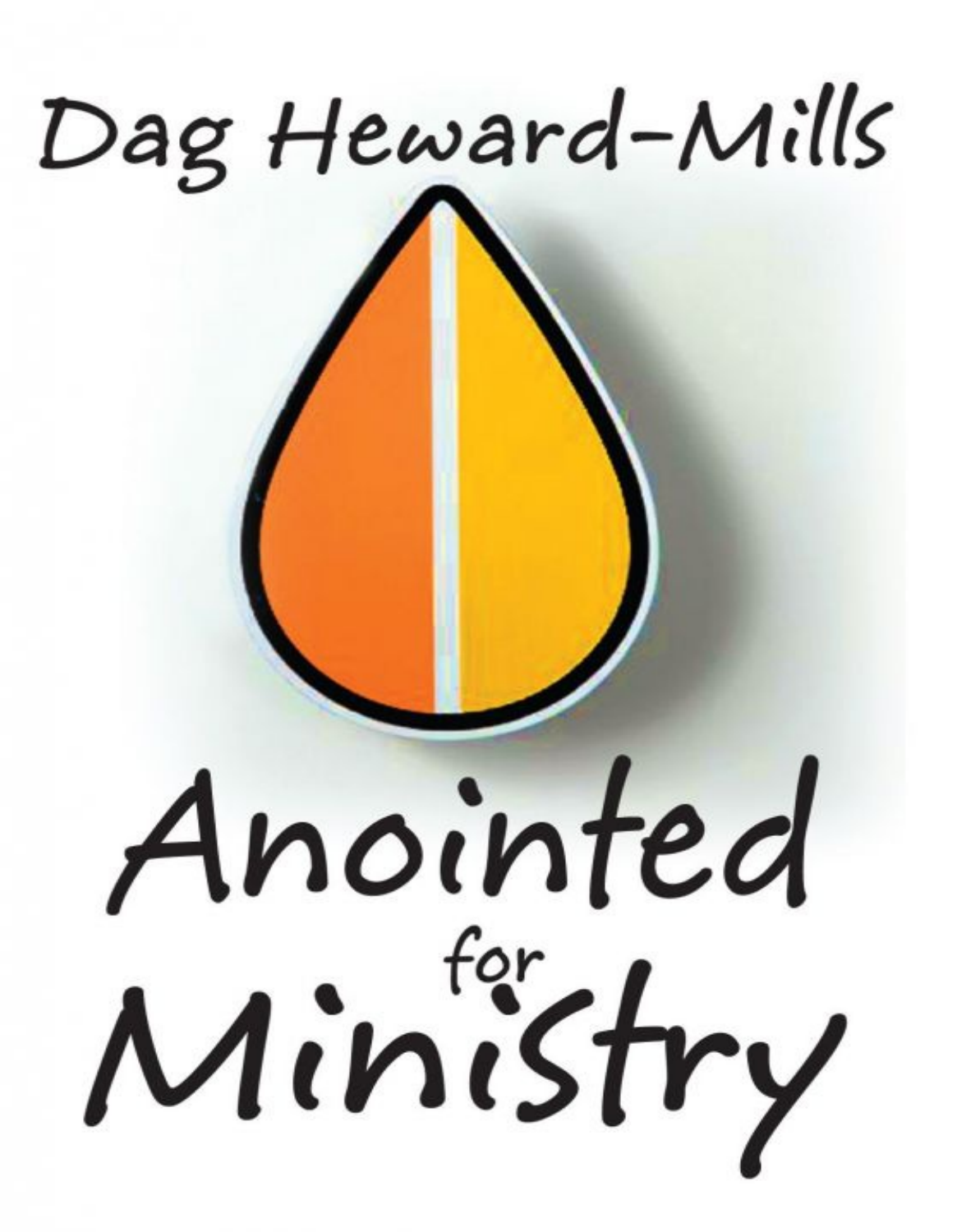#### **Anointed For Ministry By**

#### **Dag Heward-Mills** SMASHWORDS EDITION

\*\*\*\*\*\*\*\*\*\*\*\*\*

#### E mail Dag Heward-Mills : info@daghewardmillsbooks.org evangelist@daghewardmills.org Find out more about Dag Heward-Mills at:

#### www.daghewardmills.org **Smashwords Edition, License Notes**

This ebook is licensed for your personal enjoyment only. This ebook may not be resold or given away to other people. If you would like to share this book with another person, please purchase an additional copy for each recipient. If you're reading this book and did not purchase it, or it was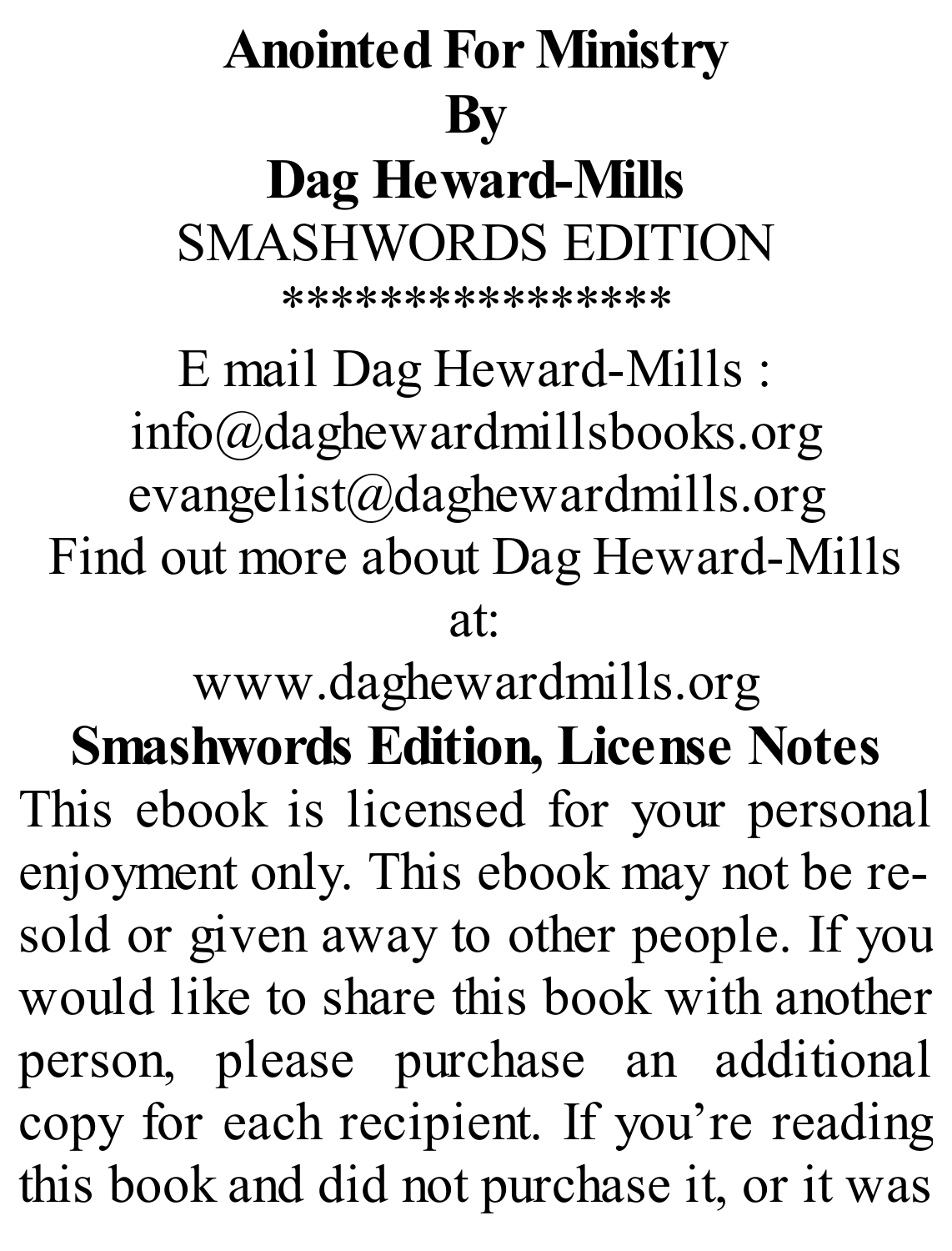not purchased for your use only, then please return to Smashwords.com and purchase your own copy. Thank you for respecting the hard work of this author.

Unless otherwise stated, all Scripture quotations are taken from the King James Version of the Bible. Excerpts from: Evidence that Demands a Verdict Volume 1 by Josh McDowell

Copyright 2008 Dag Heward-Mills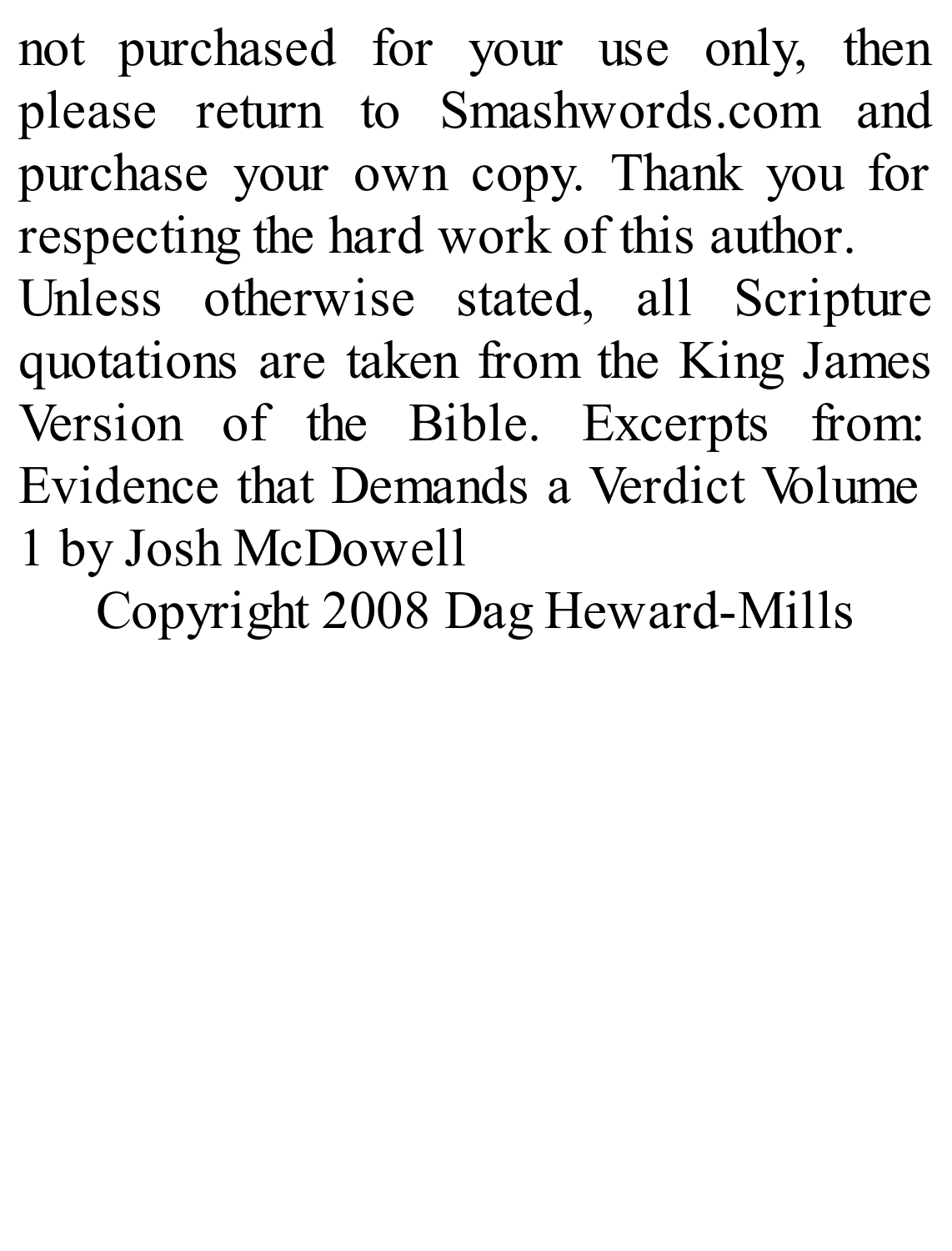#### **Contents**

- Chapter 1: The Anointing is vital for **Ministry**
- Chapter 2: How You Can Receive the Anointing
- Chapter 3: More Ways by Which the Anointing Is Released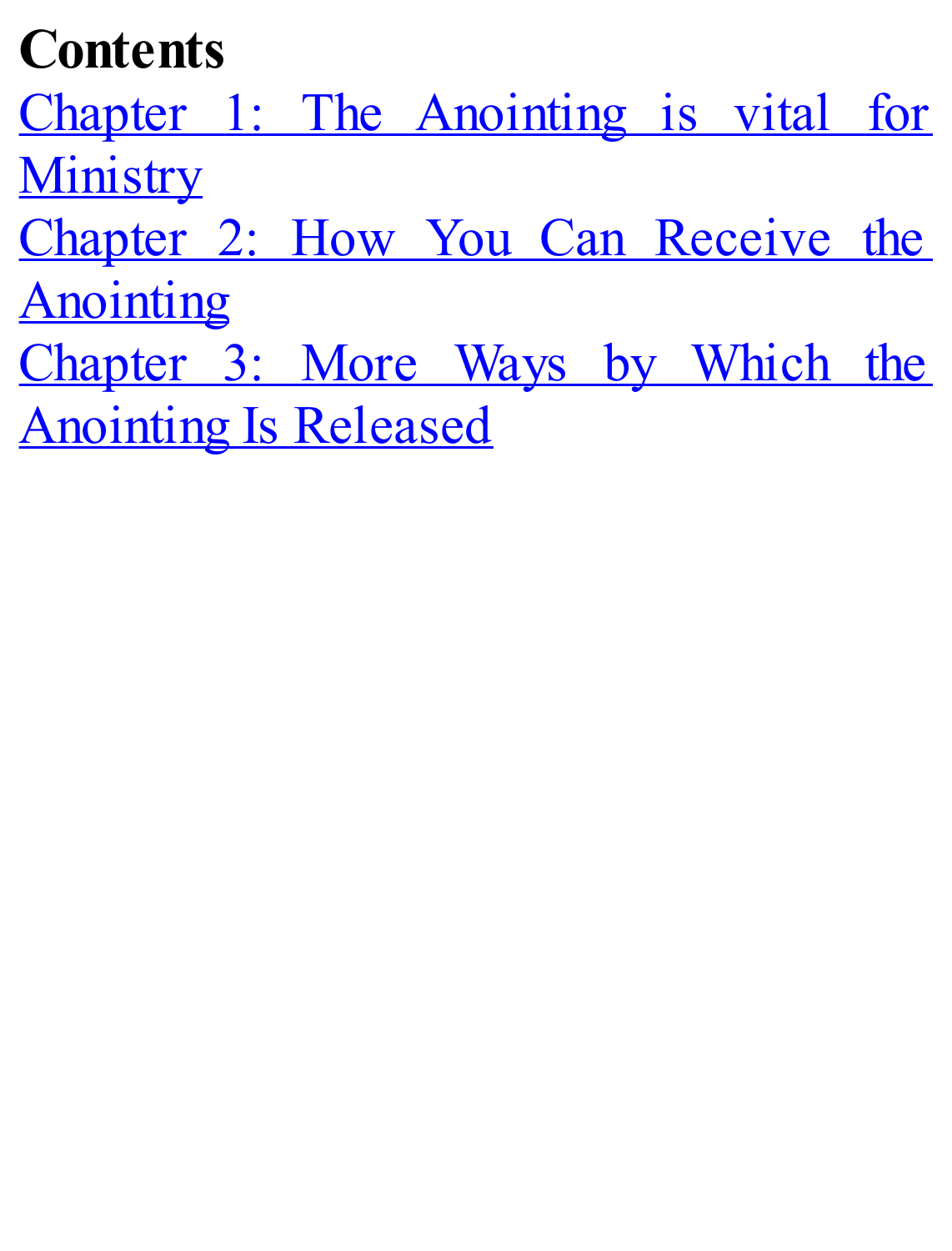# **Chapter 1**

### **The Anointing Is Vital for Ministry**

**Then he answered and spake unto me, saying, This is the word of the LORD unto Zerubbabel, saying, Not by might, nor by power, but by my spirit, saith the LORD of hosts.**

Zechariah 4:6

One thing all of us must realize is that ministry is different fromany other secular job. In the secular world, many things are important for success. Zerubbabel was trying to build the temple. We are trying to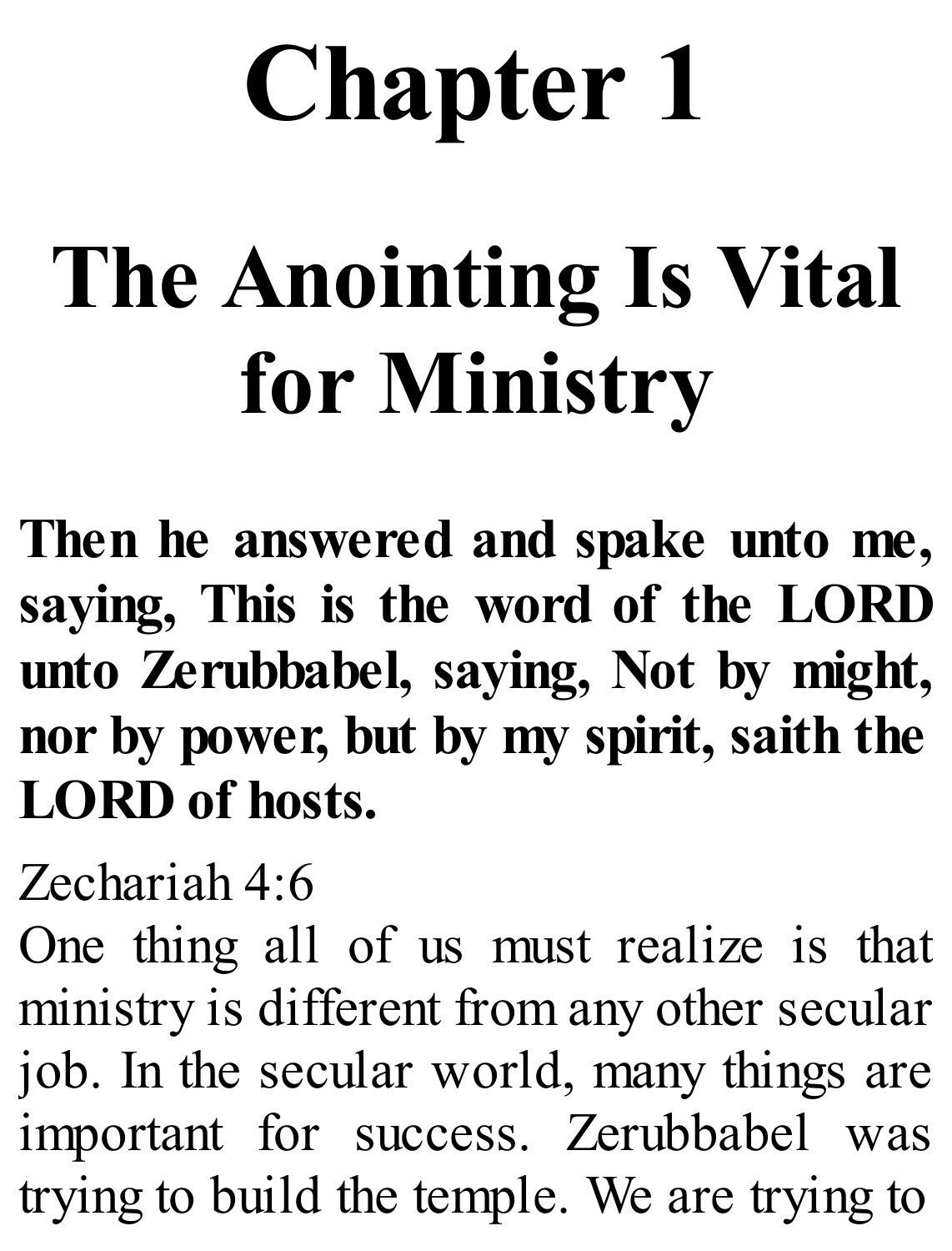build the Church. Building the church and building the temple are one and the same thing. The instruction that applied to Zerubbabel applies to us.

The Bible is making it clear that it is not by any form of power that the Church will be built. **The Church will be built by the power of the Holy Spirit end of story!**

There are people who look at me and say, "Oh, he's succeeding because he's educated." But it is not by the power of education. There are educated people in the ministry whose churches have not amounted to a "hill of beans". It is not by education, it is by the anointing.

#### **We Need the Anointing**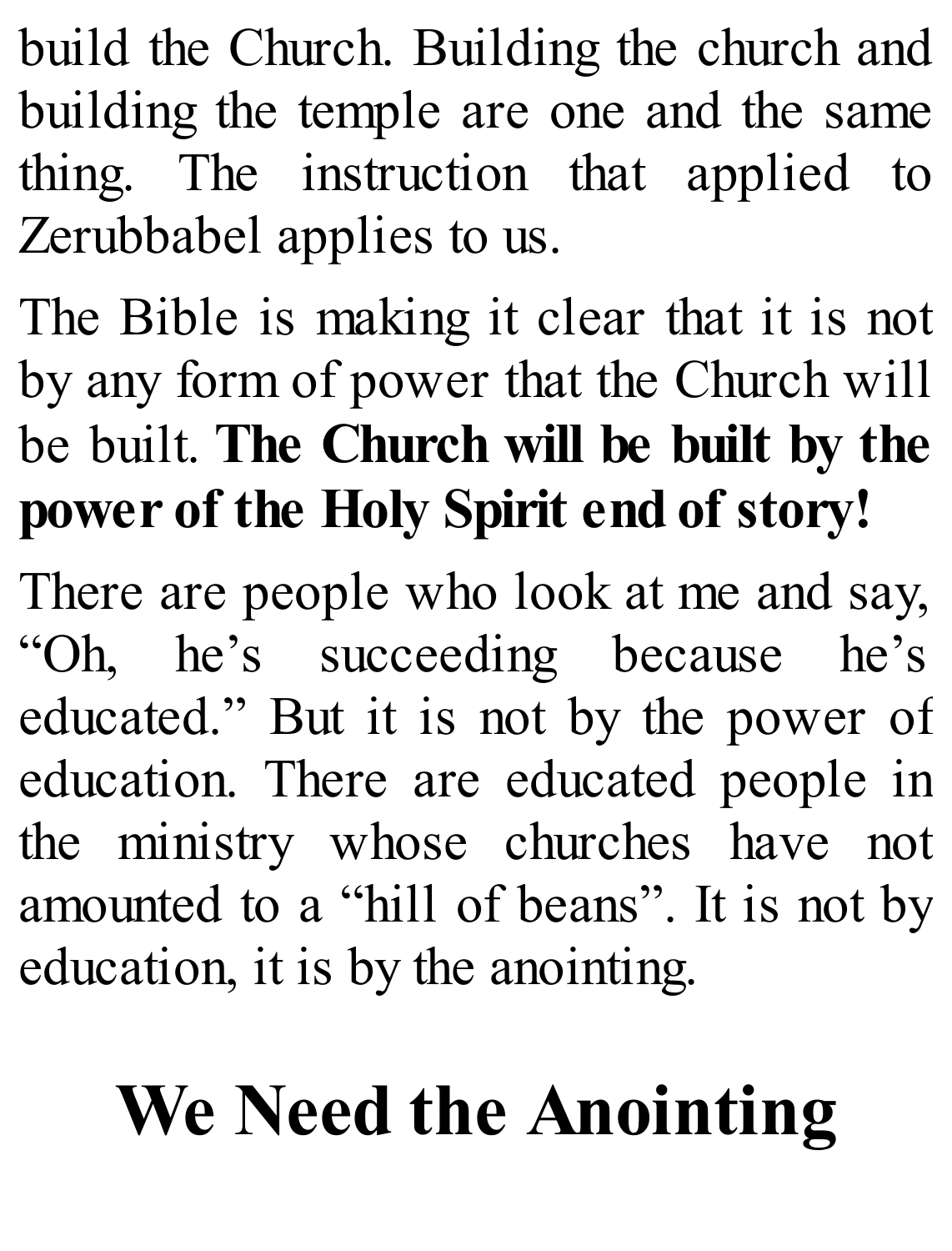I read a newspaper article, which said, "The pastor of the church is so handsome. That is why so many young ladies go there." But I know that there are pastors who are not handsome per se, whose ministries have grown into thousands.

Still others say, "Oh, it is their background." "Oh, it is the location of the church." "Oh, it is the wealth of the members." "Oh, it is the exciting music." "Oh, it is the instrumentalists." Everybody tries to give a reason why something does or does not work. There are pastors who have said to me, "You have the strategies!" They think I have loads of hidden tactics to make my ministry work. Some people think I am an expert administrator that is how come things are working.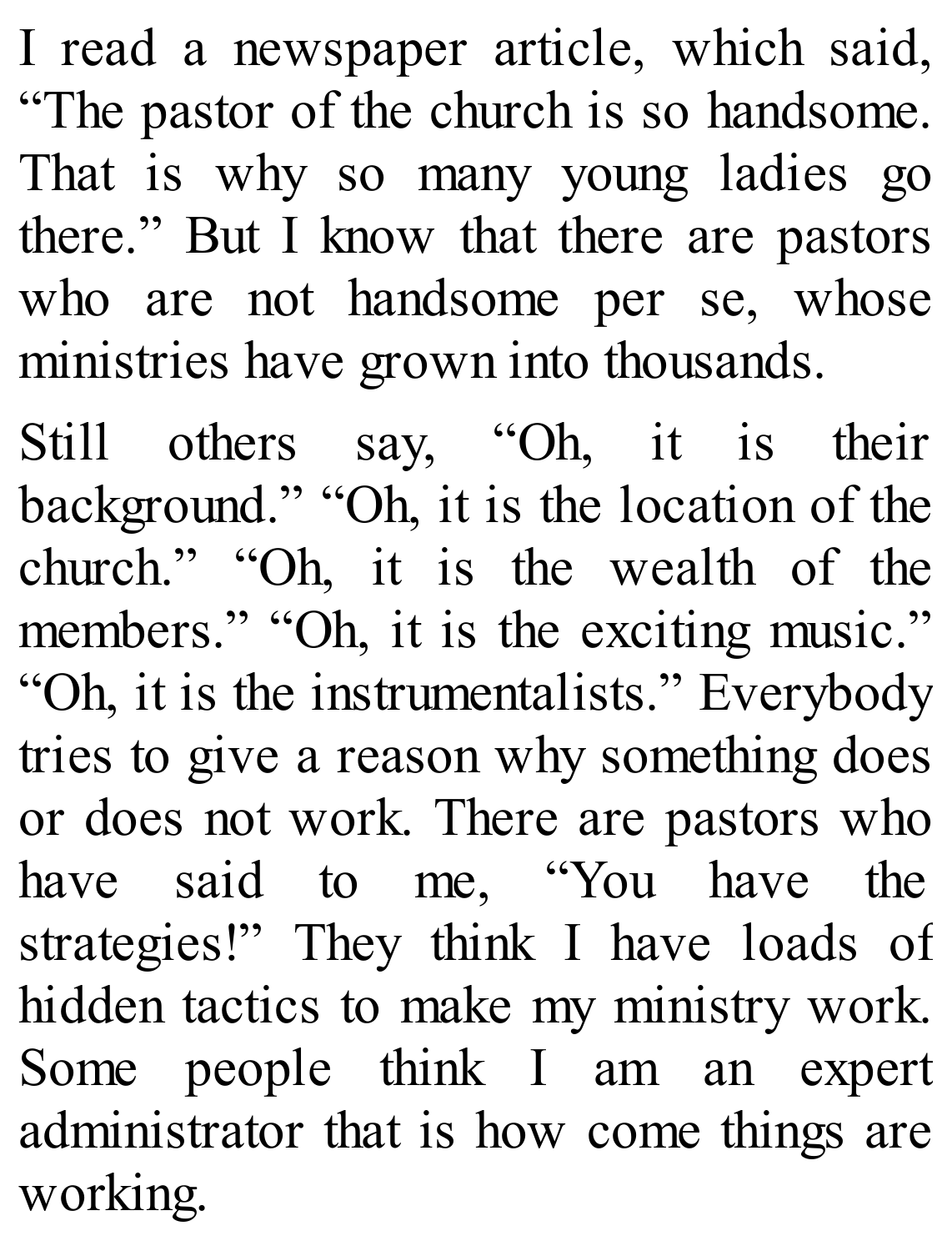In this chapter, I will introduce you to the most important factor that will make you start out and accomplish something substantial for God. I believe in education. I believe in administration. I believe in strategies. But above all, I have come to the conclusion that the Prophet Zechariah came to *it is not by any form of might, it is not by any power, it is by my Spirit says the Lord.*

This Spirit is the same as the anointing. The Bible says in Acts 10:38, "How God anointed Jesus of Nazareth with the Holy Ghost and with power." You will see from this Scripture that the substance that God anointed Jesus Christ with was the Holy Spirit. Therefore, we can conclude that the anointing is the Holy Spirit. We need the anointing to do the work.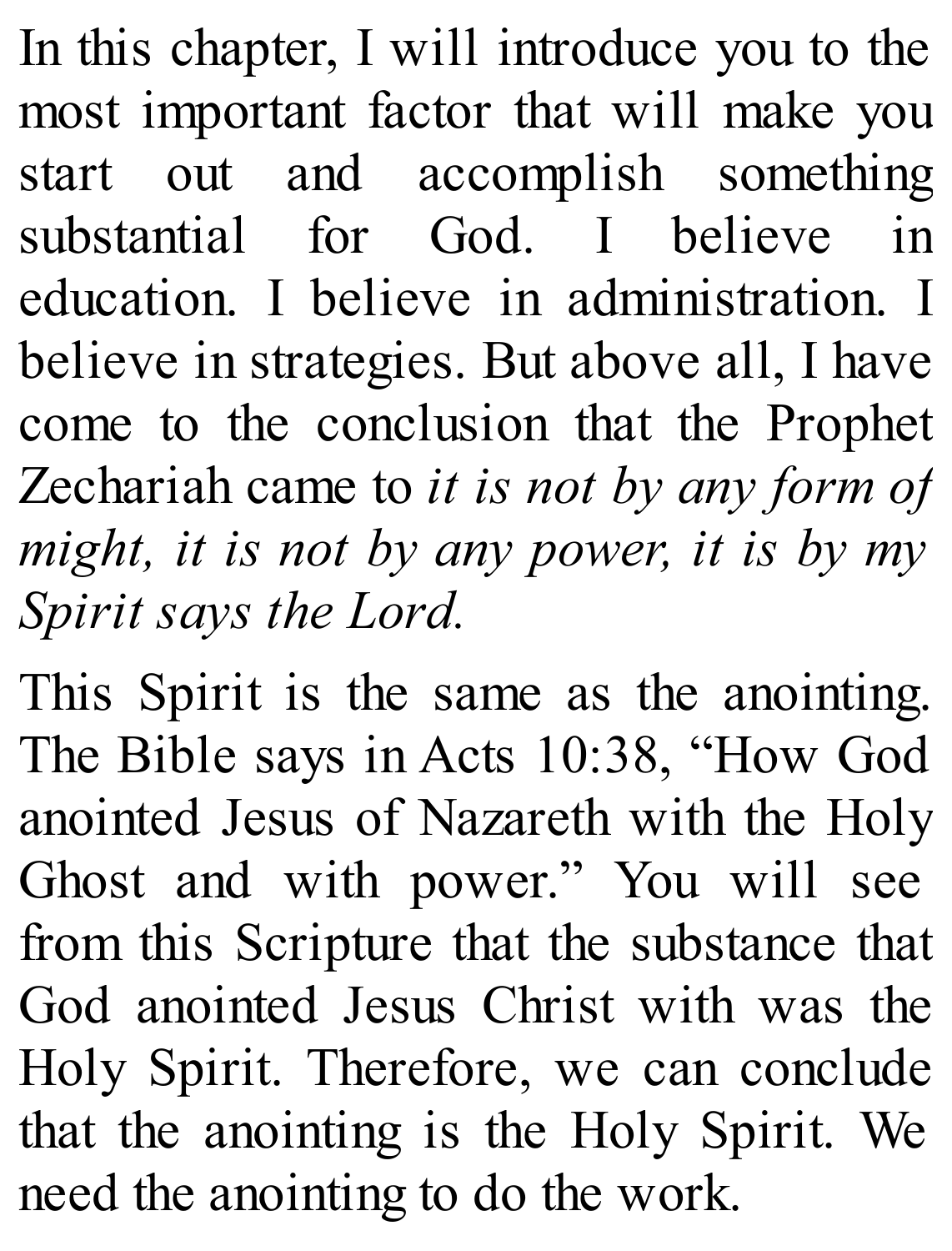The ministry is not a human or natural thing. As soon as all ministers get that in their minds, the better it will be for them. When you see a successful minister, look beyond the physical and see into the realm of the spirit.

Observe the anointing at work. There is an invisible cloak over that person which allows him to succeed at what he is doing. That invisible mantle is what I call the anointing. It explains why some people succeed and some don't. It explains why some people have greater degrees of success under exactly the same circumstances.

A pastor cannot oversee a very large church, unless he is anointed to do so. I have been in the ministry for nearly twenty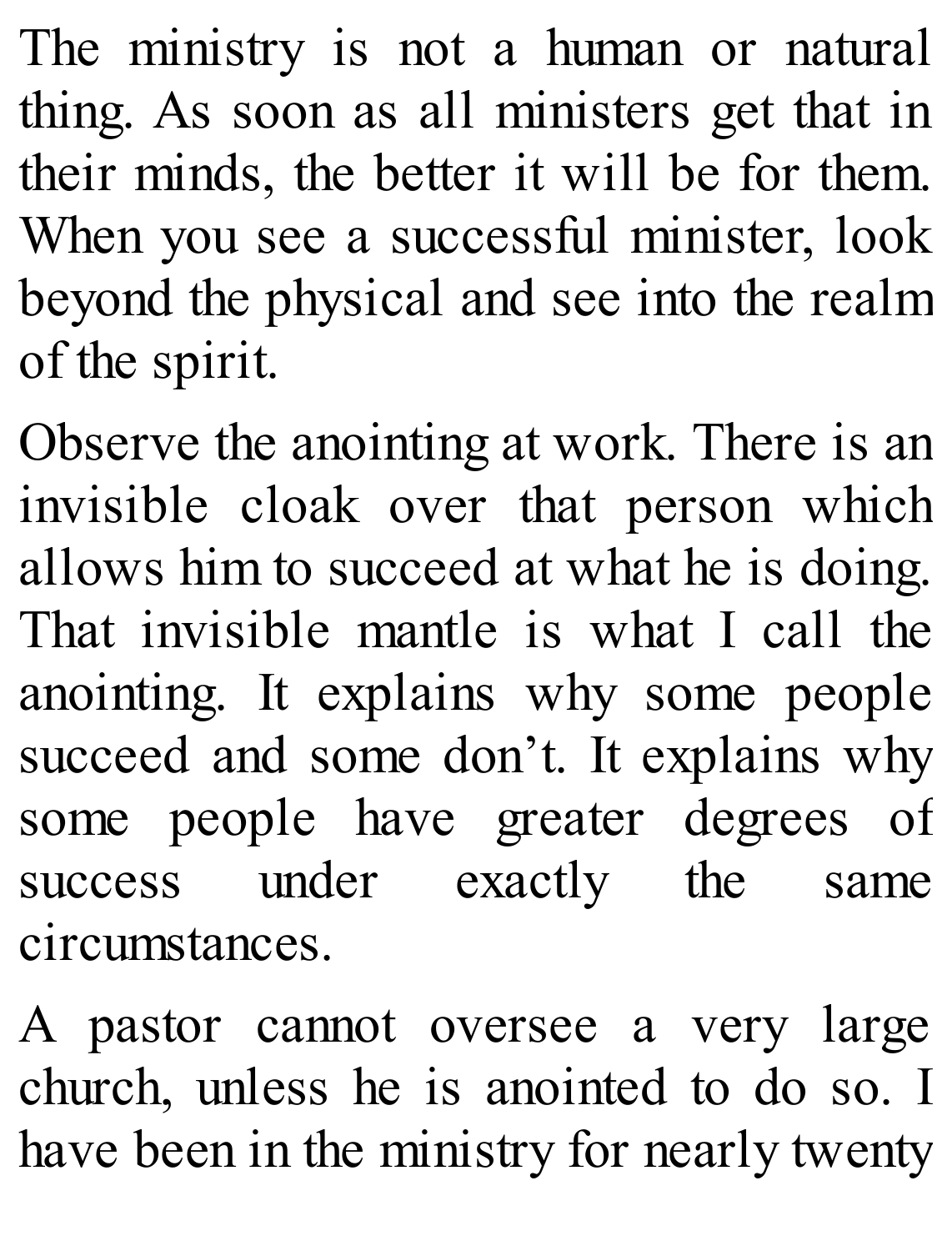years and I know from the Word and by experience that it is by the anointing and nothing else!

Jesus told Pilate that all the power he possessed was what God had allowed him to have. Nobody can have power unless God gives it to him.

…**Thou couldest have no power at all against me, except it were given thee fromabove…**

**John 19:11**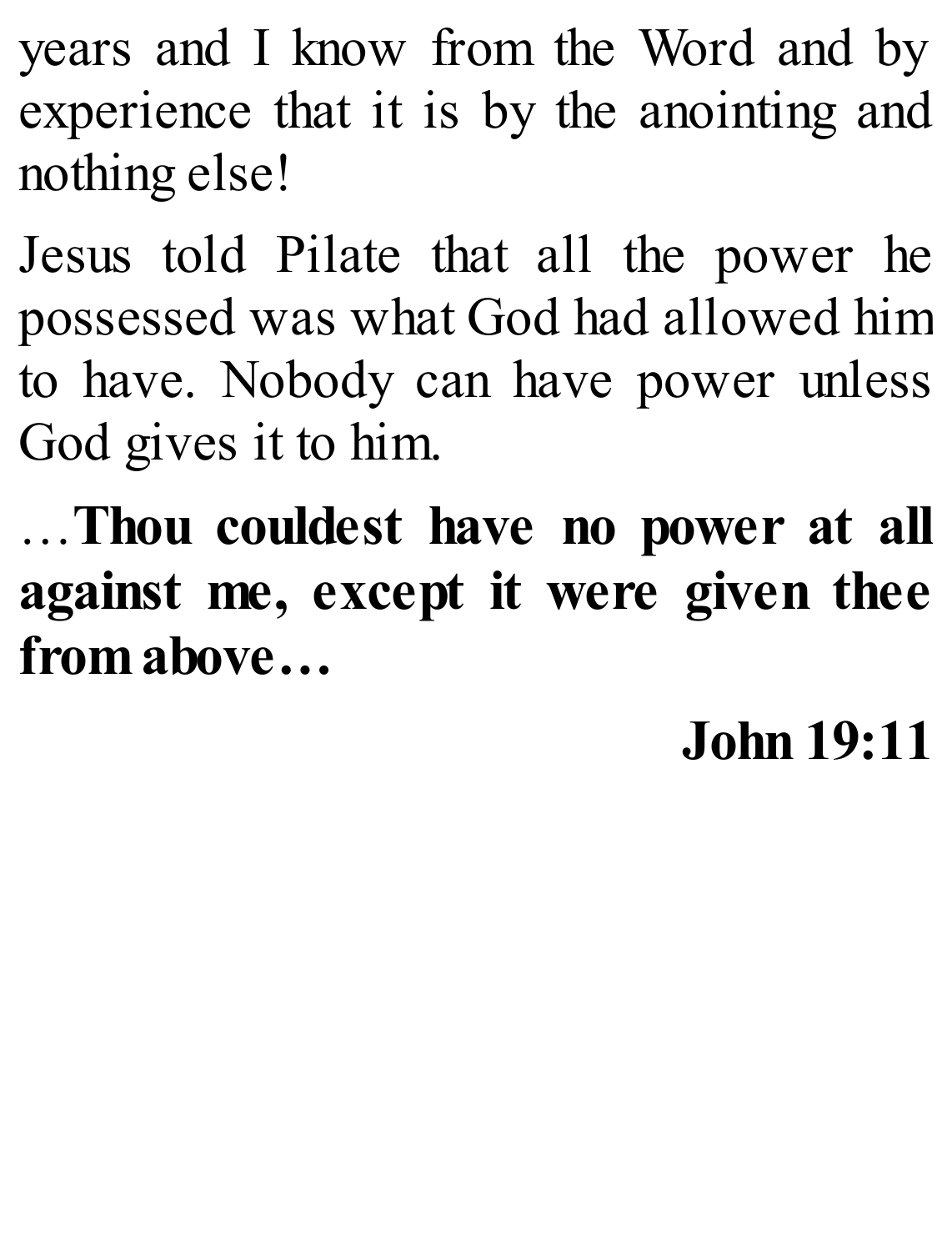# **Chapter 2**

### **How You Can Receive the Anointing**

I believe that God selects people and specifically anoints them to accomplish certain purposes. When I look back on my life, I can see that I was specifically anointed to do what I'm doing. This is different from a genuine in-filling of the Holy Spirit which every Christian has. Since the anointing is so important, we must ask ourselves, "How do we get this vital ingredient?"

**It is very important to realize that the**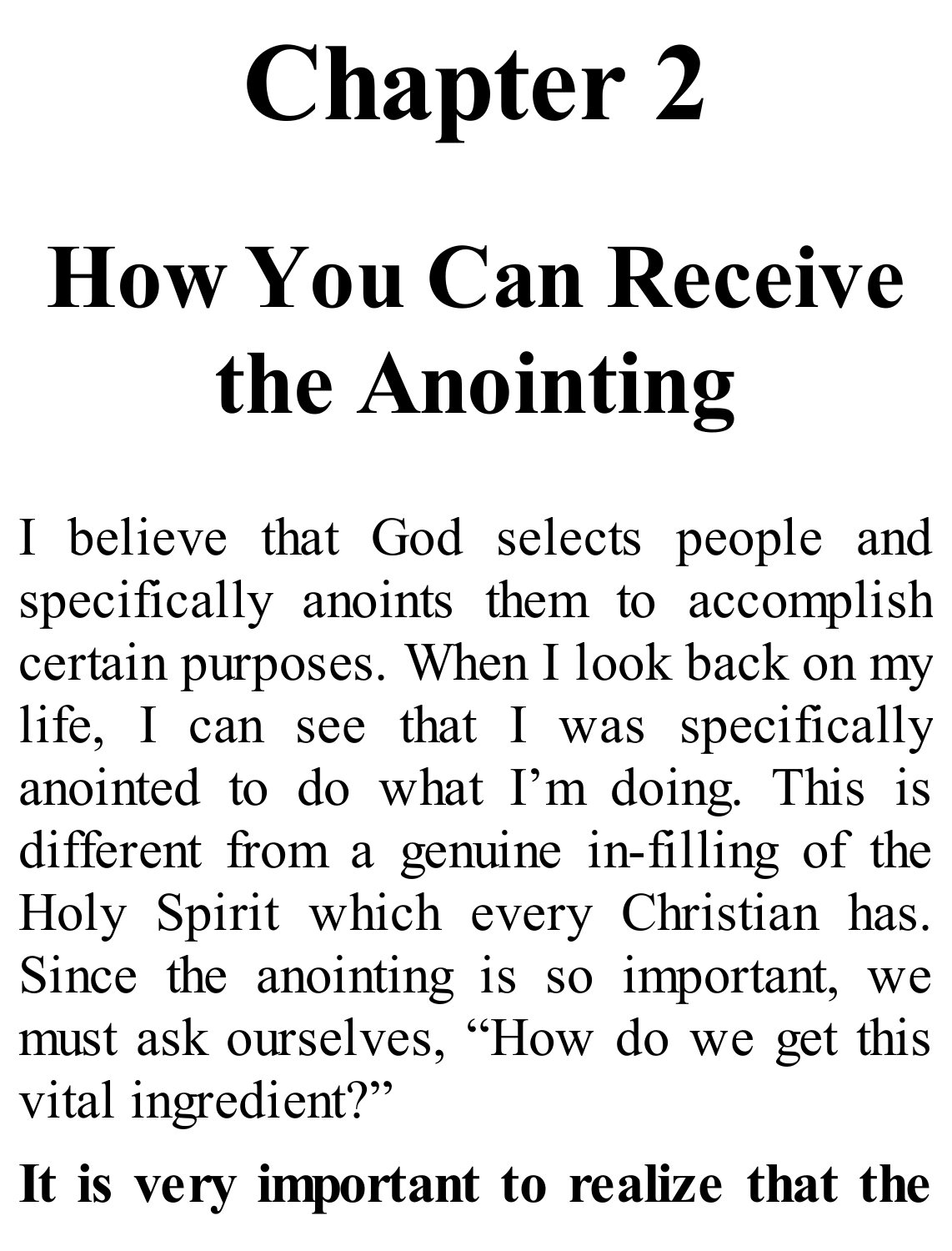**anointing is not taught; it is caught**. How does this special ingredient come onto a person? Is it something that we can all have or is it reserved for the special few? God is the one who introduces the anointing into the earth. He does it in His own sovereign way. I have noticed different ways by which the anointing is released on the earth.

#### **Terminated TransferredAnointing**

In this type of transfer, a man of God's life is terminated and his anointing is transferred to someone else. The person who has received the anointing usually starts ministering after the death of the originally anointed vessel. A good example of this is Joshua. Joshua became anointed to lead the people of Israel after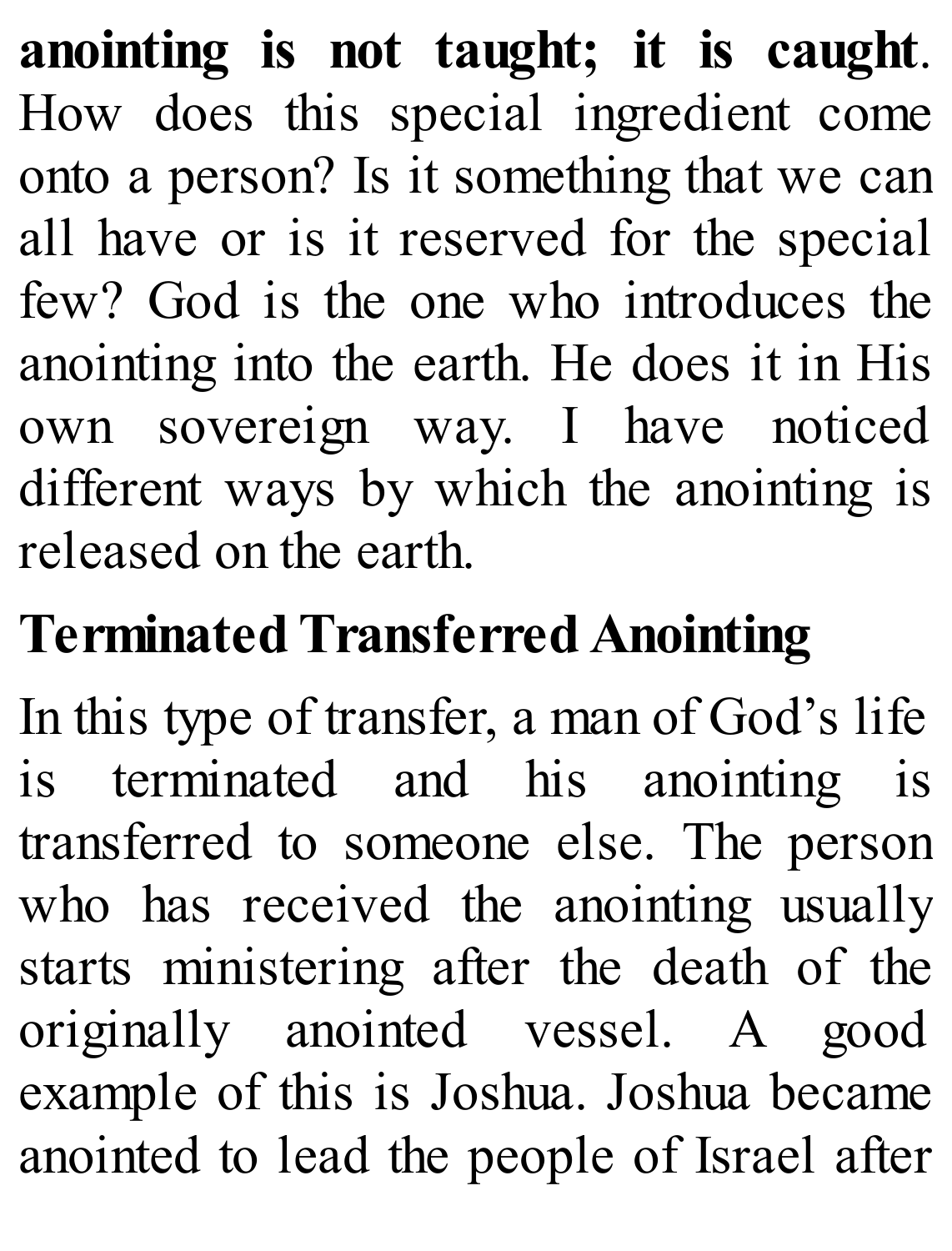Moses' life was terminated.

*A transferred anointing is something that is moved from one person to another. This transfer can occur when a man of God dies or leaves the scene. His mantle then falls directly on someone else.* The departure of Elijah from the scene resulted in the anointing on his life being transferred to Elisha.

This resulted in the same anointing being present on the earth, but operating through another human being.

God is concerned about finishing His work and will use whichever vessel is available.

I call this *terminated transfer* because death terminates the life and ministry of one man and the anointing is transferred to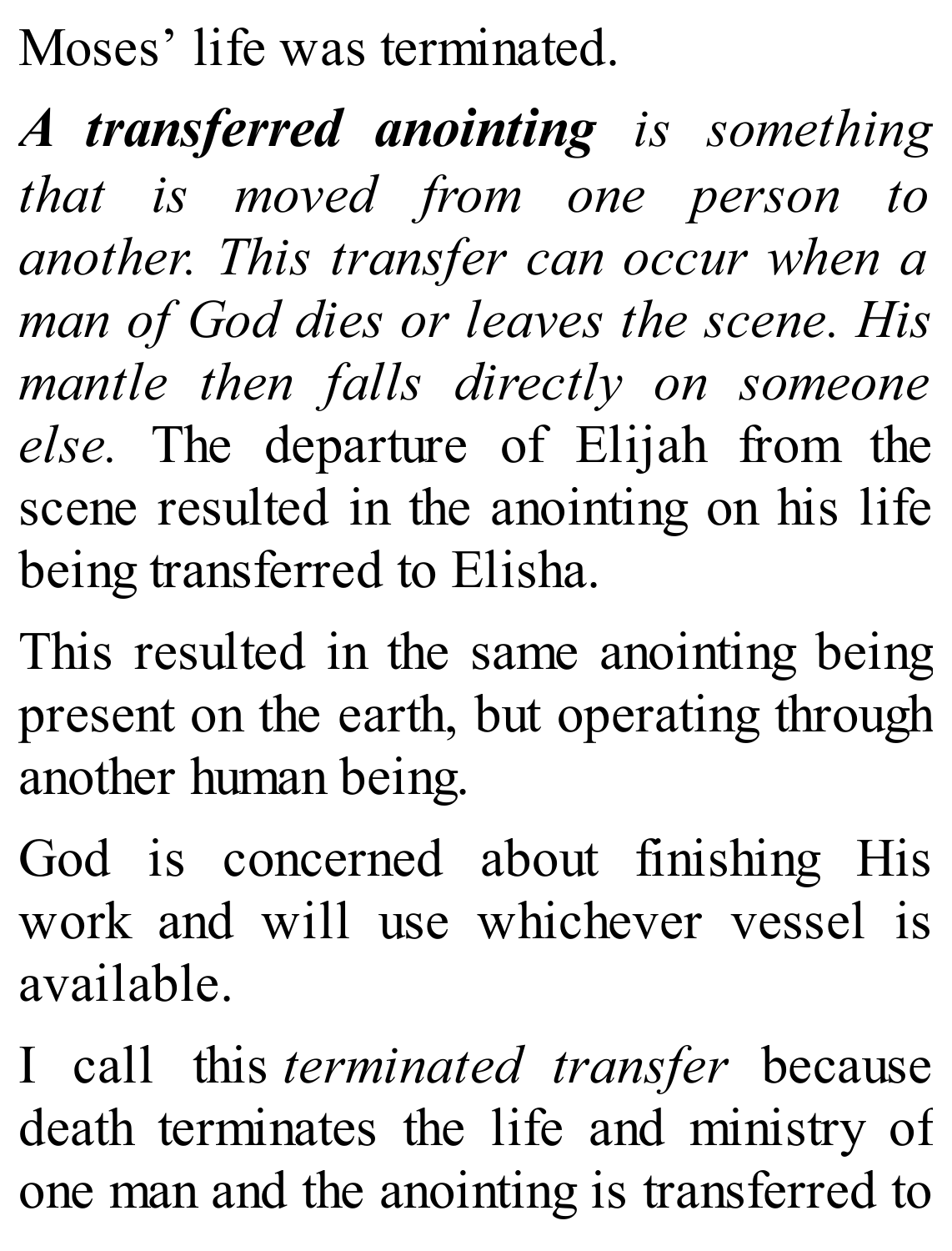another. This also happened under the ministry of Jesus. As soon as Christ was off the scene, the anointing that operated through Himwhilst He was on earth began to function through His disciples. People were amazed. The only explanation that they could give for Peter and John's new charisma, was their association with Christ.

**Now when they saw the boldness of Peter and John…they marvelled; and they took knowledge of them, that they had beenwith Jesus.**

**Acts 4:13**

#### **Living TransferredAnointing**

The next type of transfer is living transferred anointing. **In this case, the anointing on one person is transferred**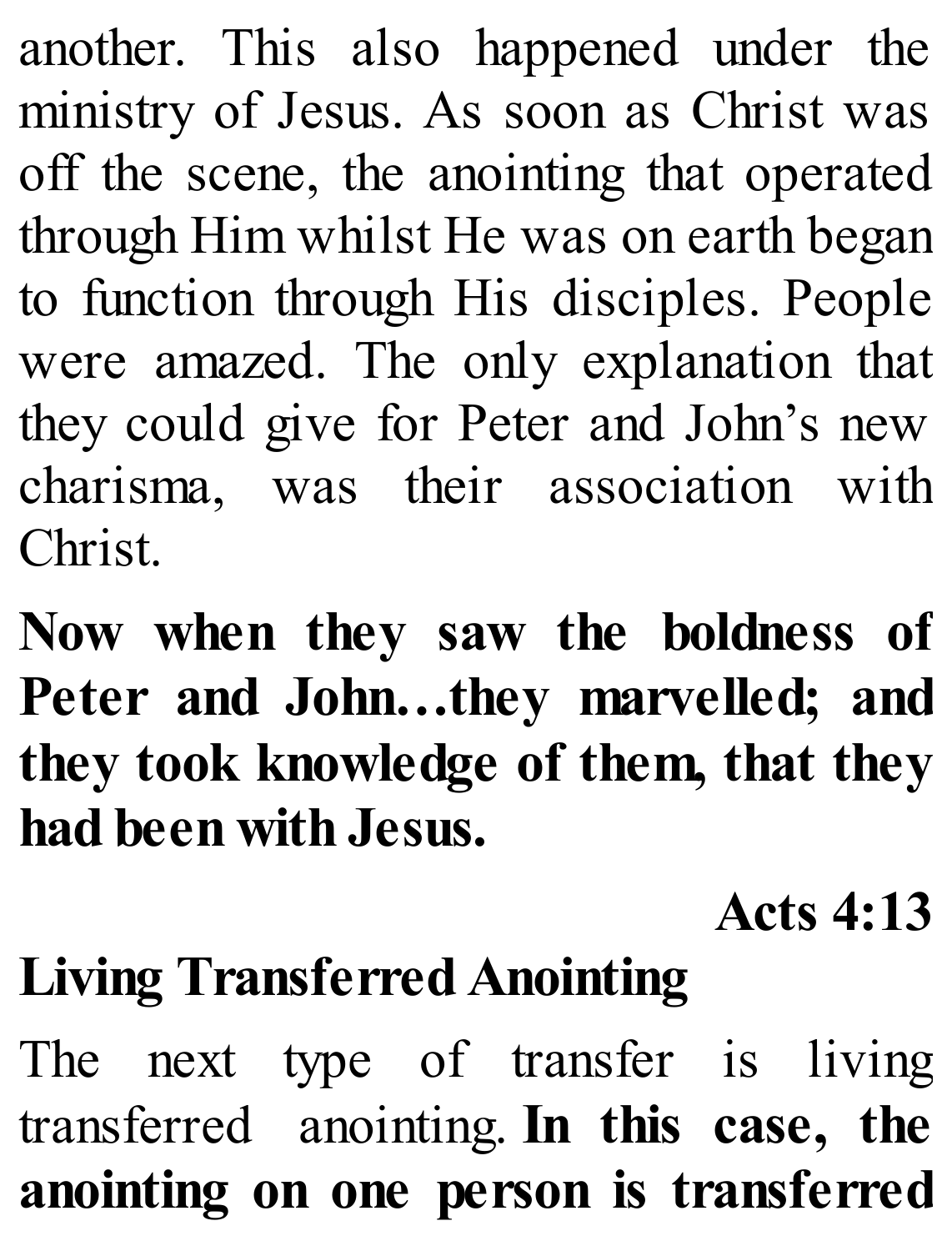**to someone else whilst that man of God is alive**. A man of God who is blessed with long life may see the anointing that is on his life working through others.

For example, the anointing departed from Saul and was replaced by an evil spirit. Meanwhile, his successor, David, was anointed while Saul was alive. Saul saw the anointing to be king on another man and was afraid of him. This is a common occurrence in the ministry. Even the Prophet Samuel was afraid to anoint David while Saul was yet alive. He knew that it would provoke much jealousy and hatred.

**And the Lord said unto Samuel… fill thine horn with oil, and go, I will send thee to Jesse the Bethlehemite: for I**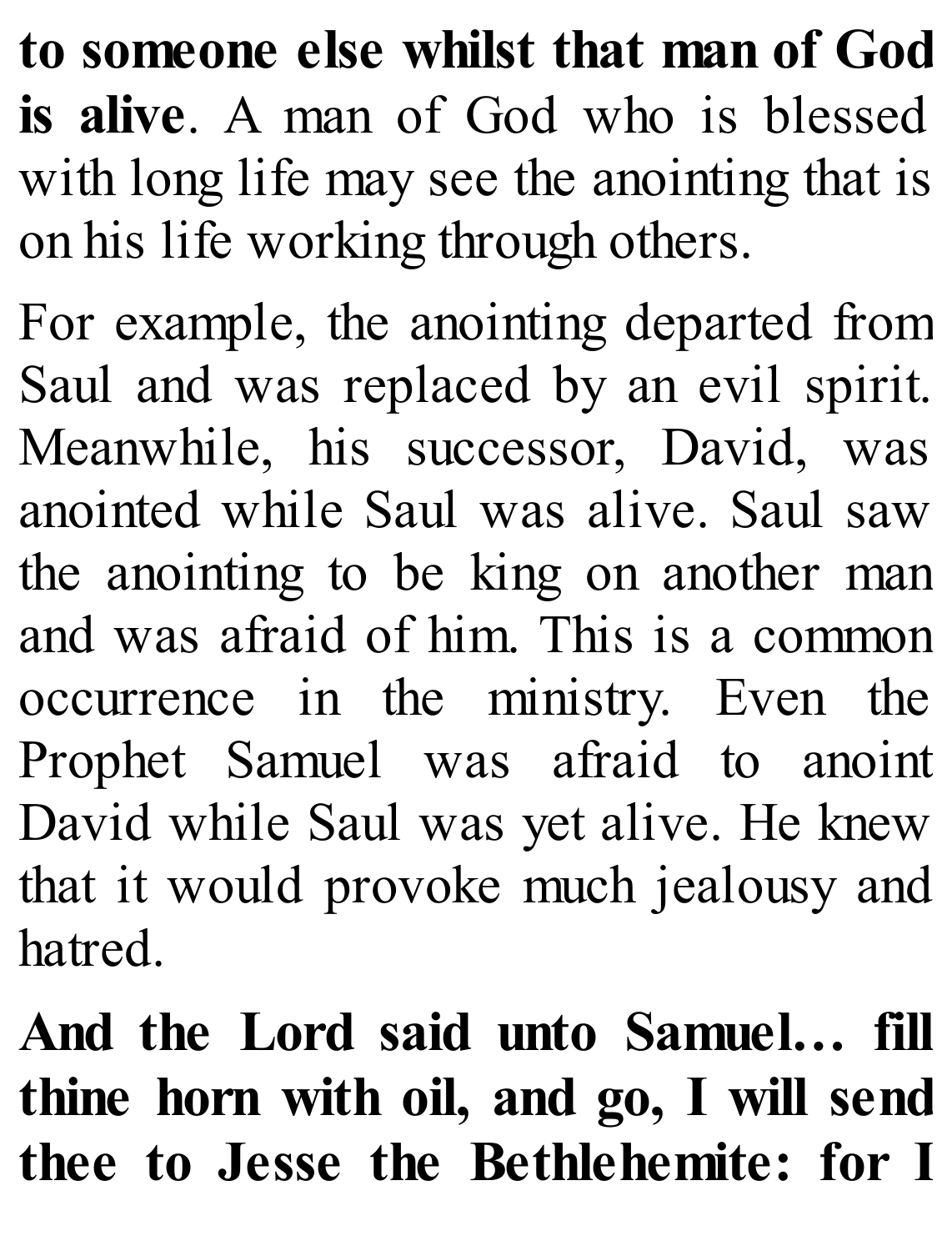#### **have provided me a king among his sons. And Samuel said, How can I go? if Saul hearit, he will kill me...**

#### **1 Samuel 16:1, 2**

Some older men of God can see that their anointing has left them and moved on to another person. This sometimes leads the older man of God to fight the new one upon whom he sees the anointing. Have you not seen this in your city? The older and insecure men of God fight to keep their position, whilst God works through others. God allowed Saul to fight David in order to test David's character. All things do work together for good to them that are called.

#### **Anointing Sharing**

*This is when God takes the anointing on*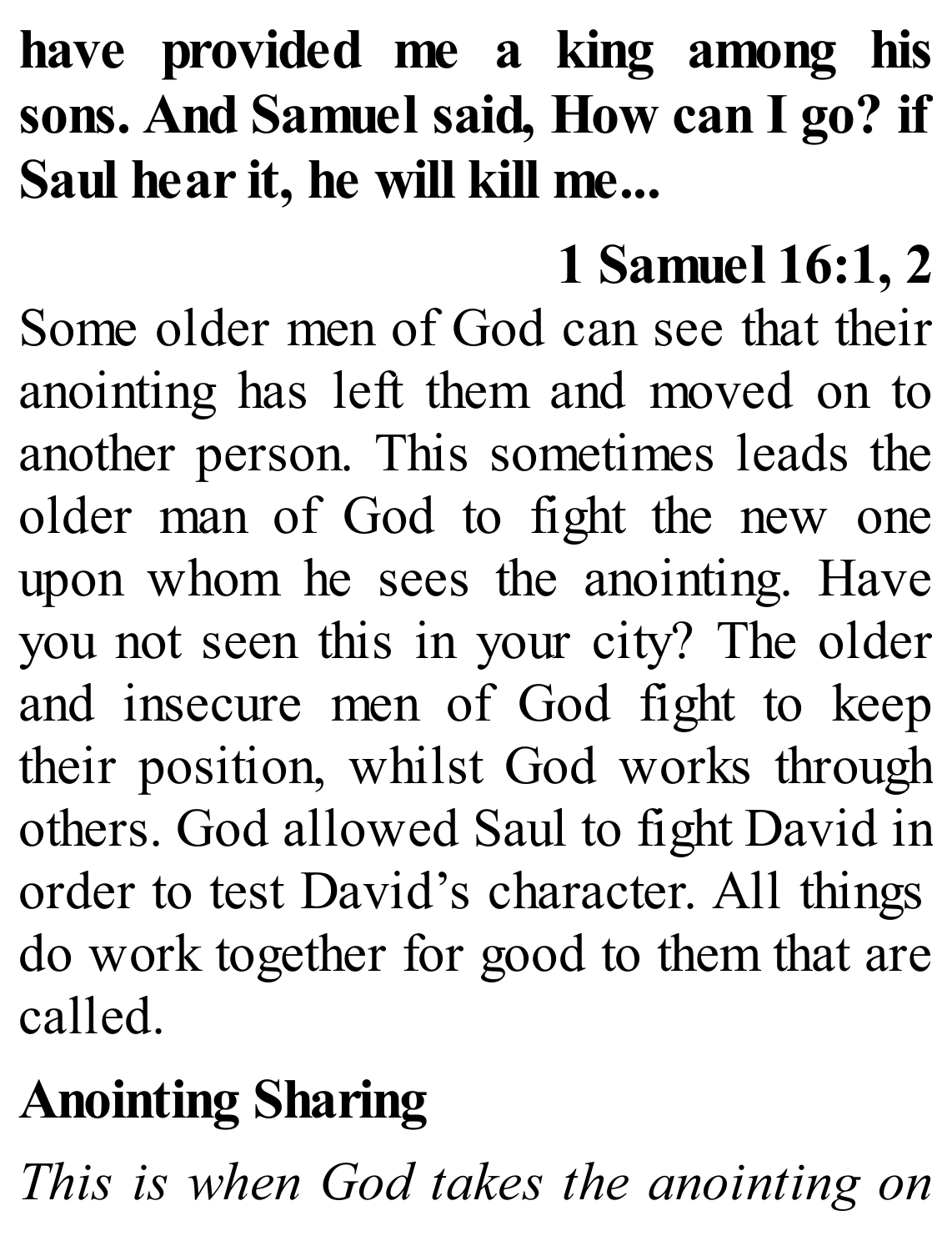*one man and shares it with several other people at the same time*. You will notice several men of God in the same era, operating in a similar way. In Bible times, several of the prophets lived and prophesied around the same time. God took of the anointing that was upon Moses and shared it amongst seventy people.

…**Gather unto me seventy men…and I will take of the spirit which is upon thee, andwill put it upon them...**

#### **Numbers 11:16,17**

All seventy men were anointed. They shared in Moses' anointing and accomplished God's will. I have seen the anointing on my life being shared to many of my pastors. I can see them operating under the same anointing. I have watched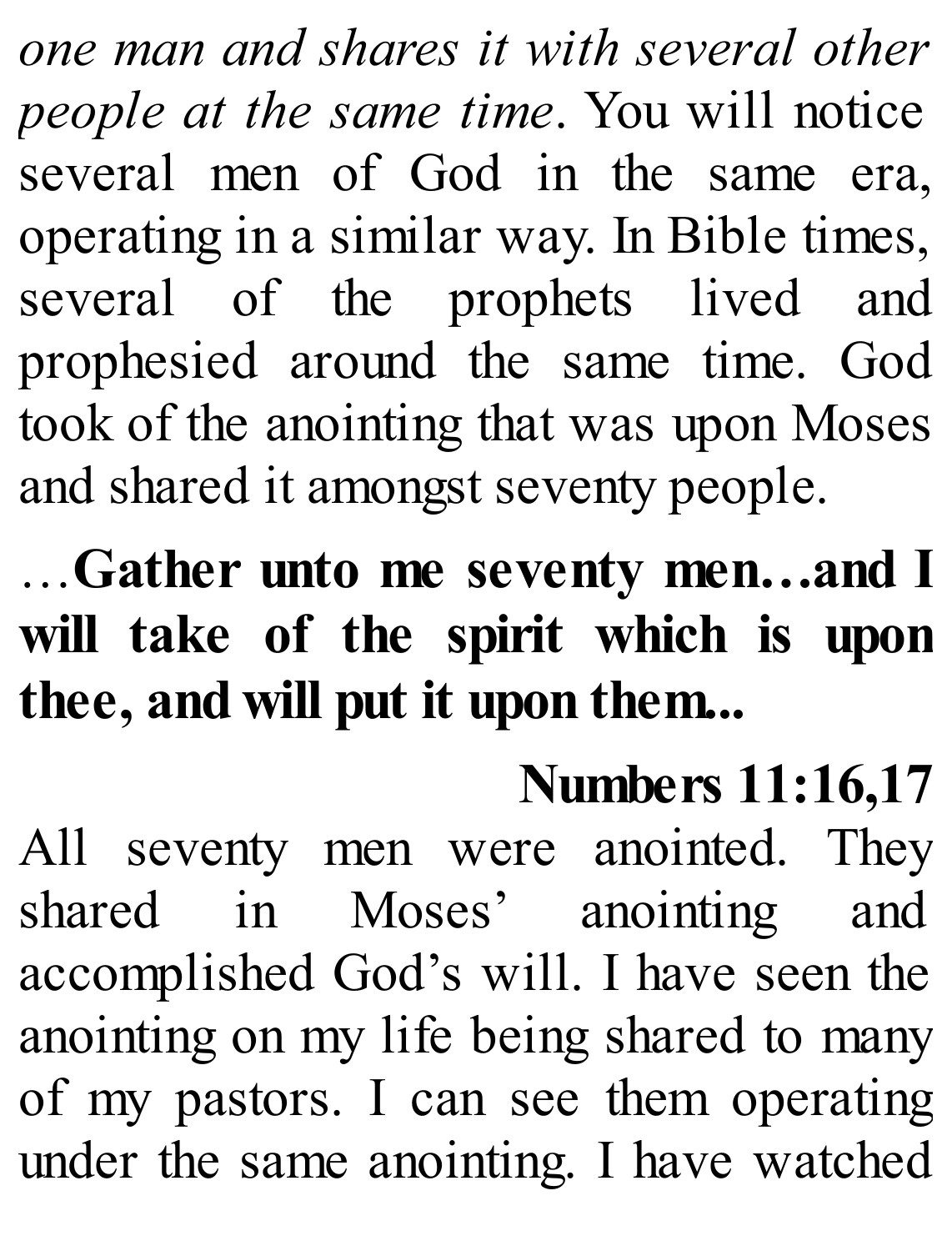themcatch the anointing.

#### **ModifiedAnointing Transfer**

The next type of anointing transfer is what I call a *modified anointing transfer*. *In this case, the anointing is transferred from one individual to another but in the process, it is modified.* In such a case, the recipient of the anointing may be notably different in ministry from the one from whom the anointing was transferred.

An example of this can be seen under the ministry of Moses and Joshua. It was Moses who laid hands on Joshua and imparted the Spirit (anointing).

**And Joshua the son of Nun was full of the spirit of wisdom; for Moses had laid his hands upon him…**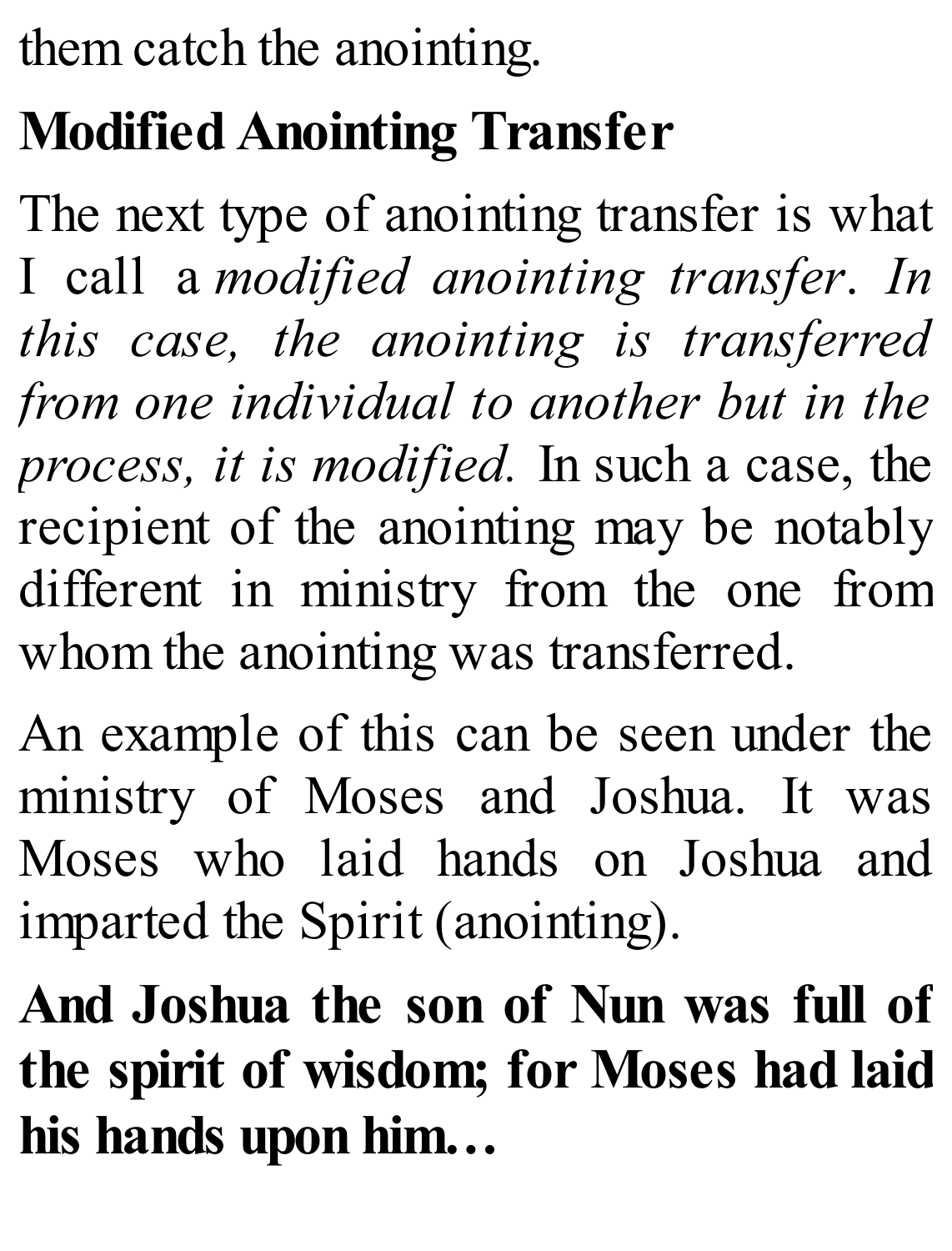#### **Deuteronomy 34:9**

Basically, Joshua was anointed to do battle and take over new lands. Moses did not conquer any new lands, however you could see a similarity between Moses and Joshua.

Joshua crossed the River Jordan using the "Red Sea crossing anointing" which he had received from Moses. He ruled the people with the authority of Moses. But apart from this and a few other occurrences, Joshua was quite different from Moses.

#### **Diminishing Anointing Transfer**

T h e *diminishing anointing transfer occurs* when the anointing from one is passed to another, but is reduced in its strength and glory. It is often God's way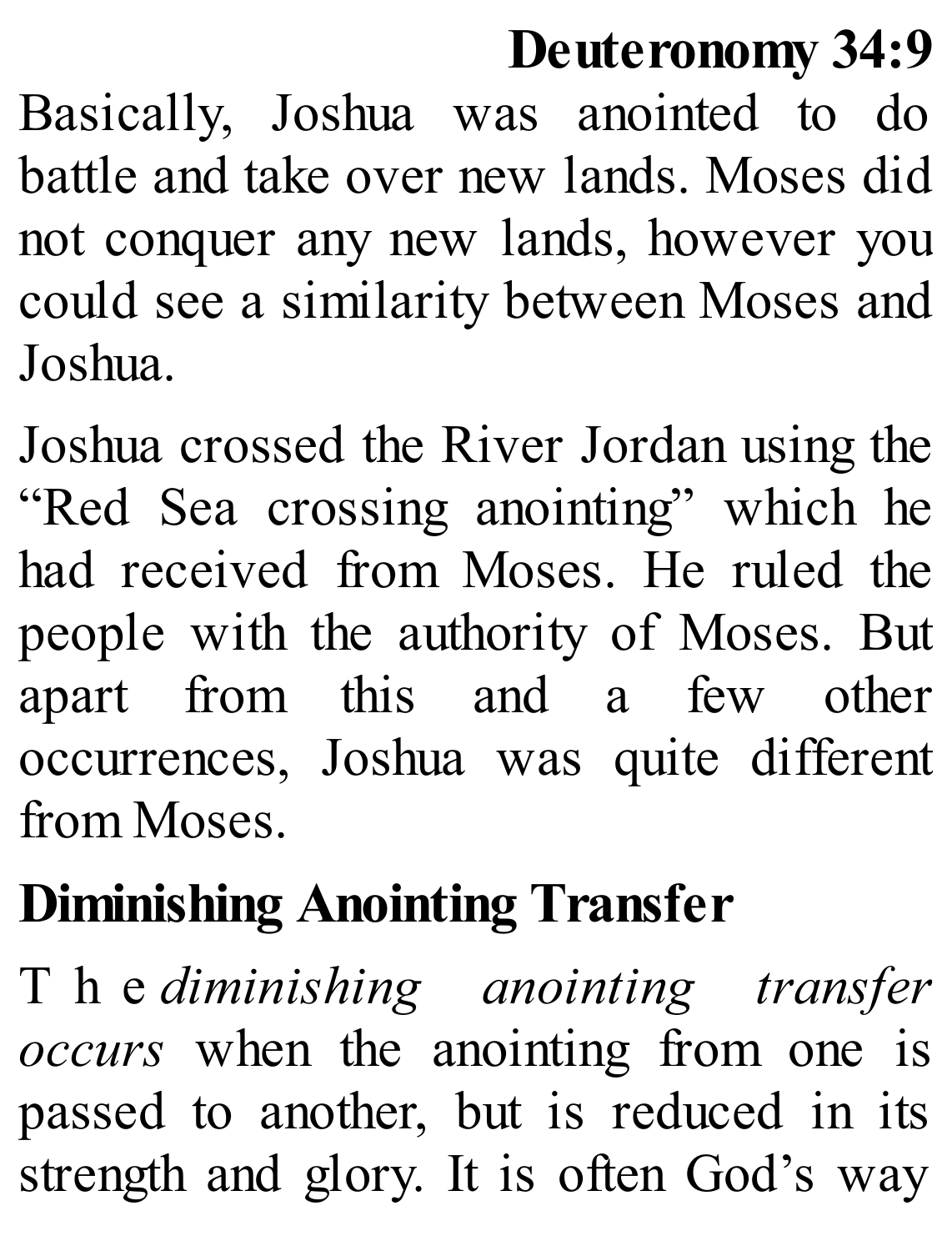of fading out a particular ministry.

You will see a clear example of this under the ministries of King David and King Solomon. David's kingly anointing was transferred to his son Solomon and then to Rehoboam and Jeroboam. Solomon's sons did not have the grace of God on their lives to rule over all of the twelve tribes of Israel. We cannot even remember the names of the other kings who lived after Solomon.

*This is because the kingly anointing was fading as the years passed by*. God showed Solomon before he died, that the anointing on his son Rehoboam would be greatly diminished.

**But I will take the kingdom out of his son's [Rehoboam] hand, and will give it**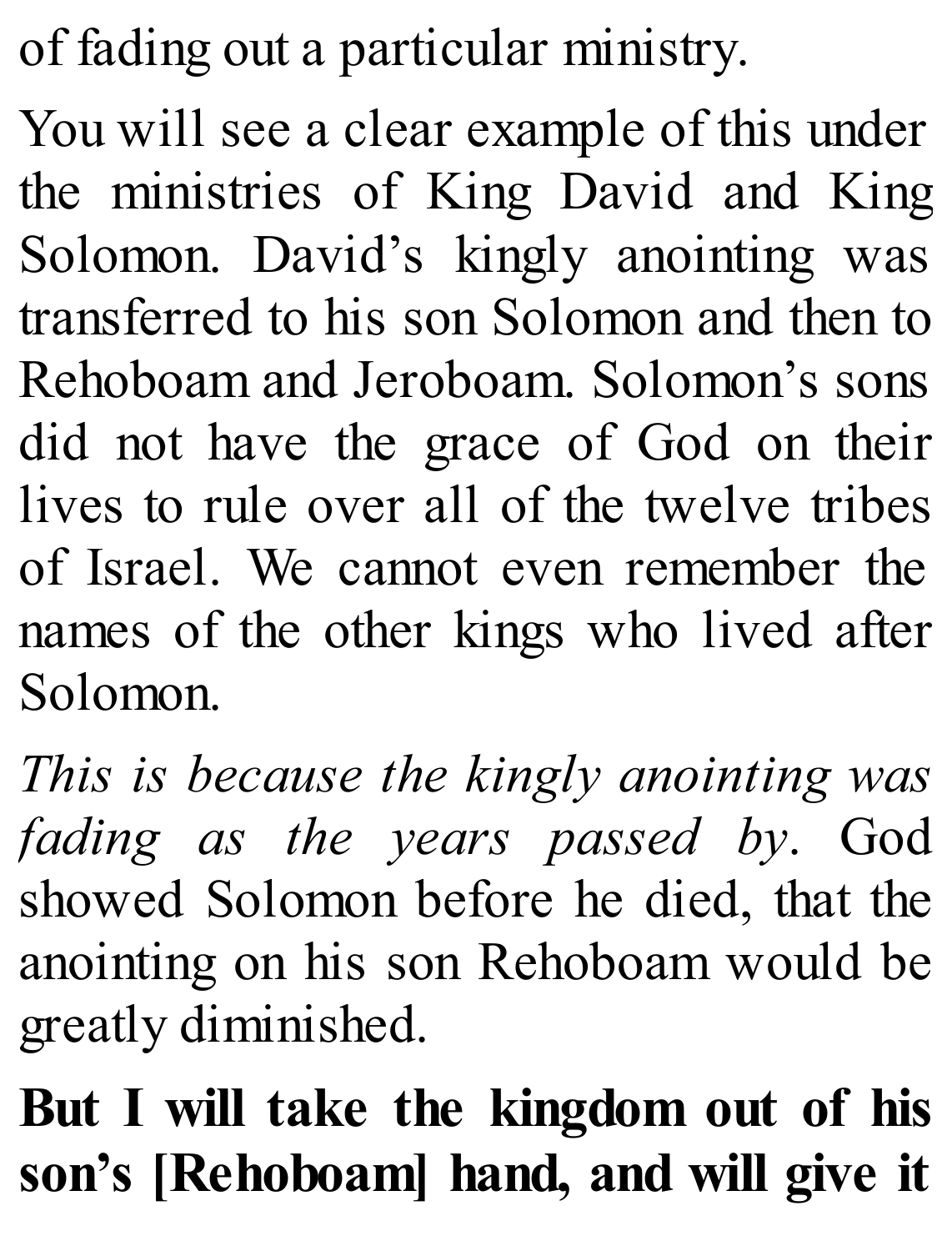#### **unto thee, even ten tribes. And unto his sonwill I give one tribe...**

#### **1 Kings 11:35,36**

Some American universities started out as Christian institutions with a Christian vision. Today, there is not even a trace of Christianity in some of those colleges. The initial anointing is diminished!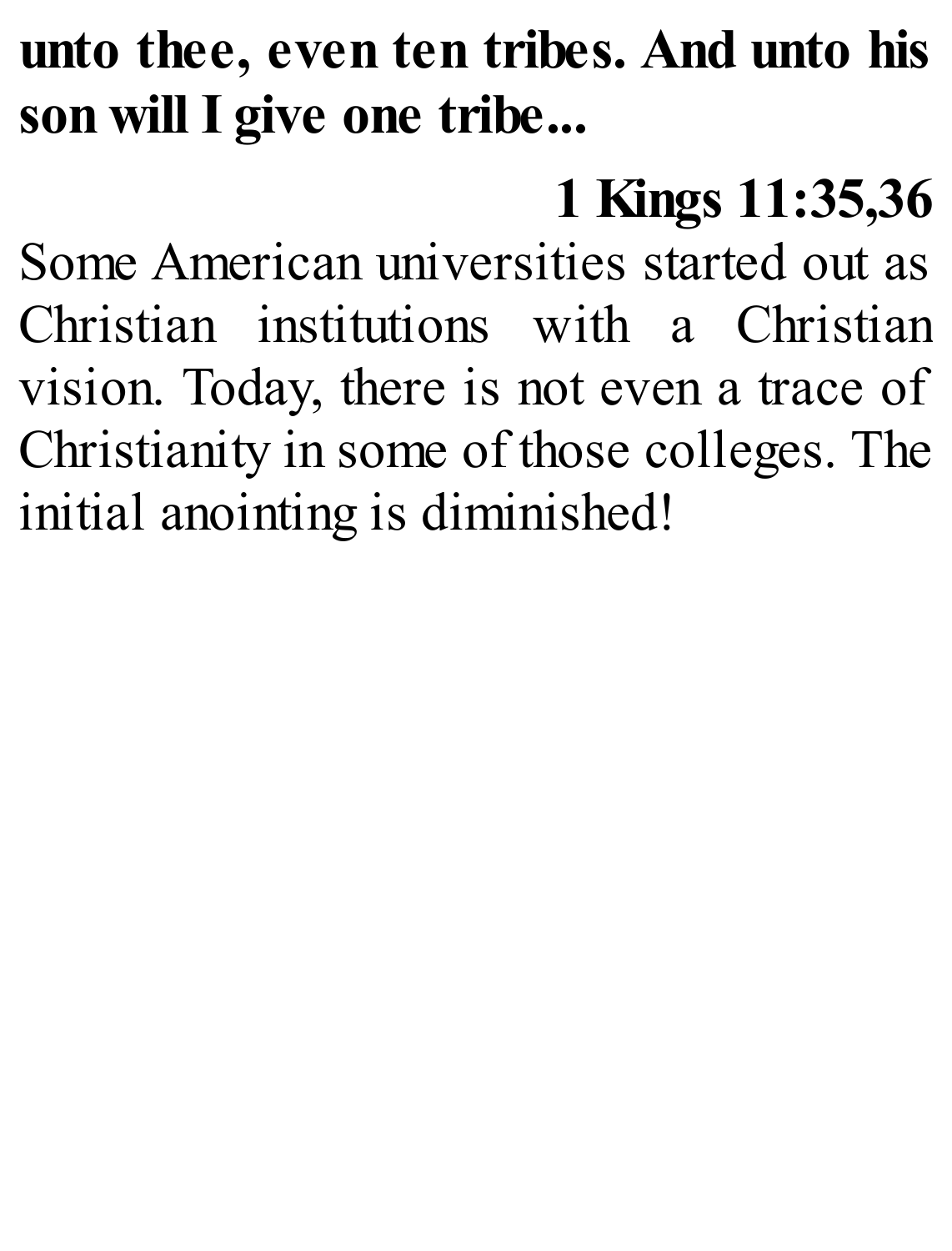# **Chapter 3**

### **More Ways by Which the Anointing Is Released**

…**Not by might, nor by power, but by my spirit, saith the Lord of hosts.**

#### **Zechariah 4:6**

We will now look at additional ways by which God introduces the anointing into the earth.

#### **EnhancedAnointing Transfer**

This is when the anointing transfer from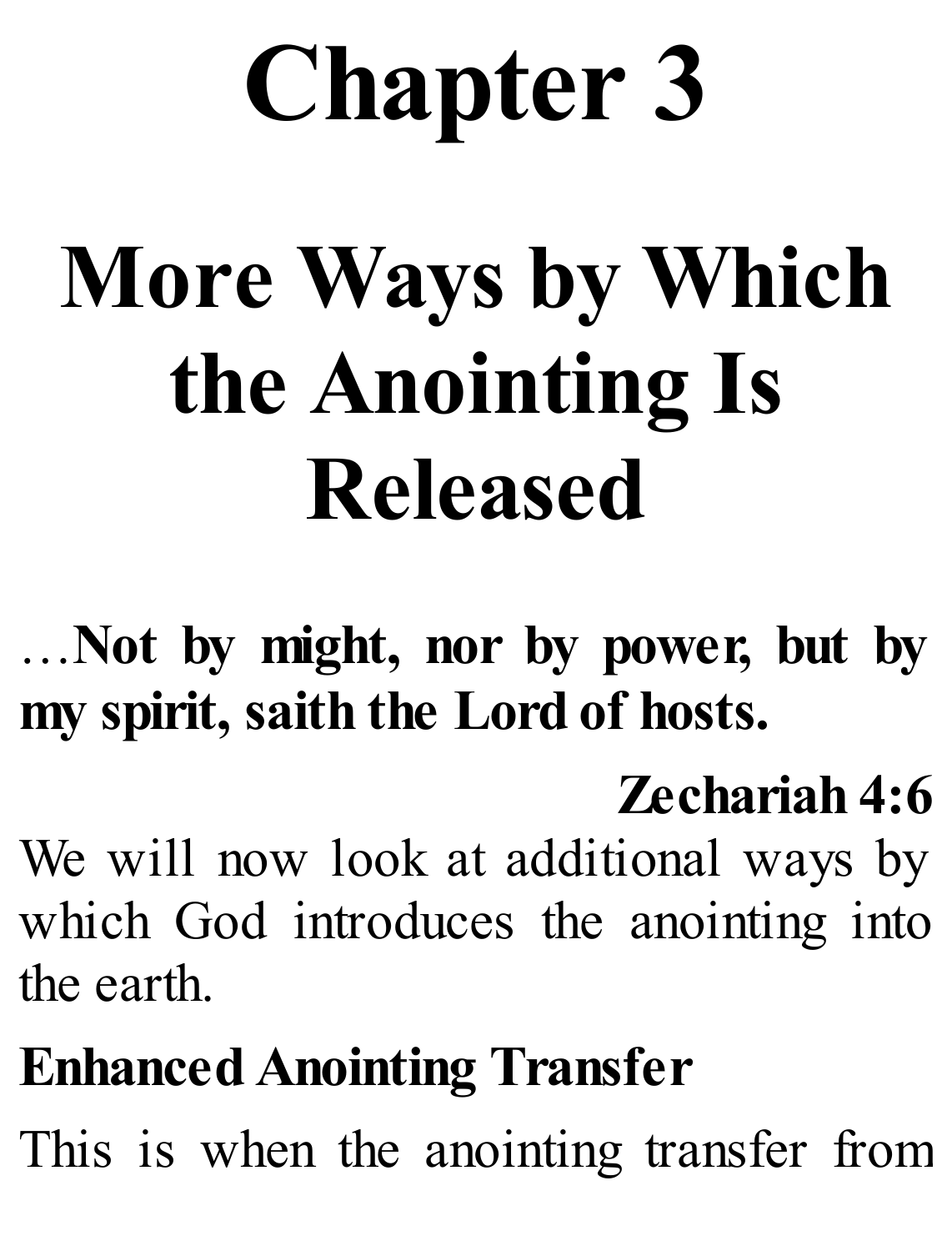one person to the other is upgraded. For example, Elisha had twice as much of the anointing that Elijah had and performed twice as many miracles. This type of anointing transfer is unusual. You will notice that Elijah told Elisha that he had asked for a hard thing; that is, to have an enhanced anointing transfer.

#### …**Thou hast asked a hard thing:…**

#### **2 Kings 2:10 Former Anointing Reintroduced**

This type of anointing transfer can be seen in the case of John the Baptist and Elijah. God decided to reintroduce the Elijah anointing through a man called John the Baptist. This is because God was doing a work, which needed a dramatic Elijahtype of ministry.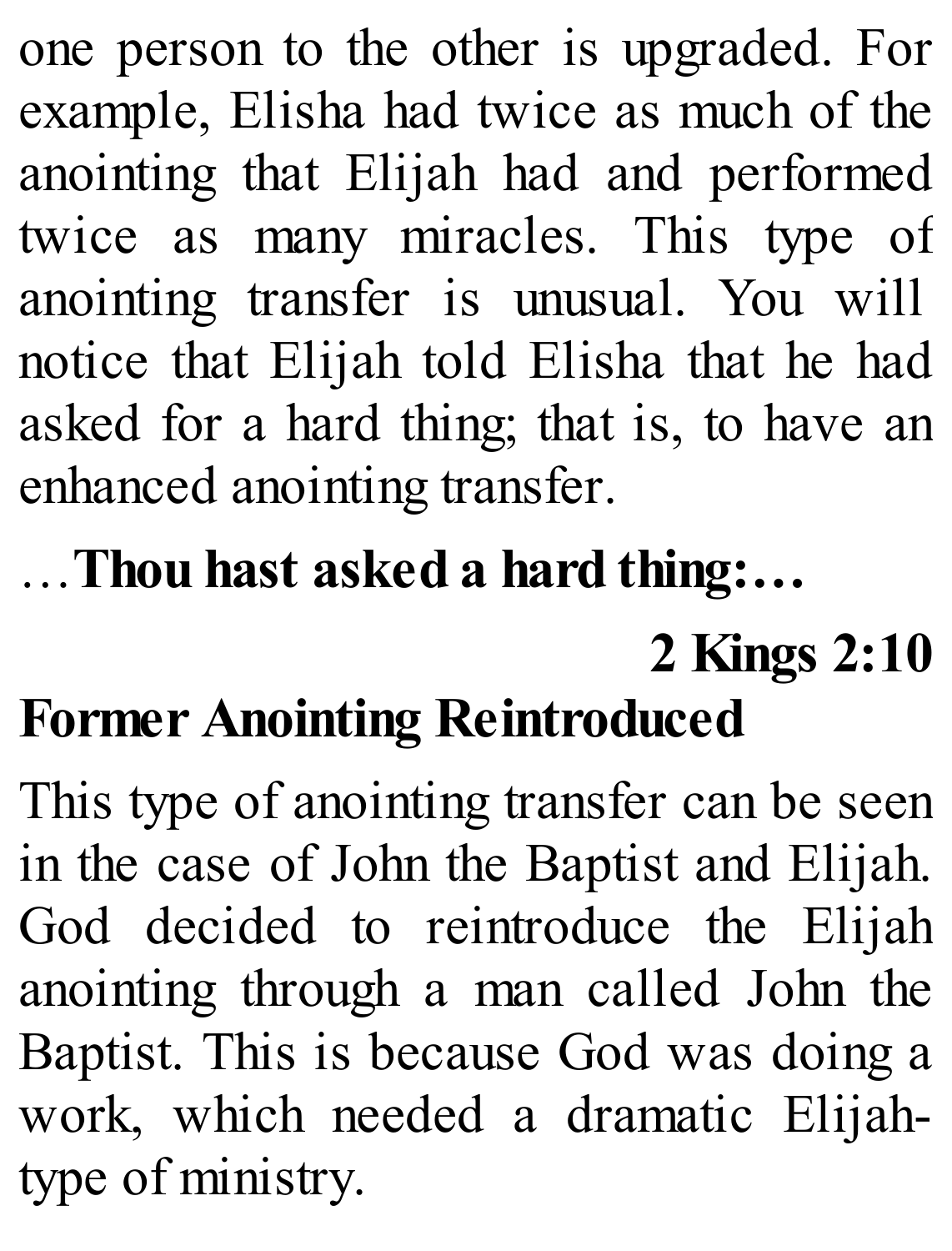#### **And if ye will receive it, this [John] is Elias, whichwas forto come.**

#### **Matthew 11:14**

*I believe that some of the apostolic and prophetic anointing's of the early Church are being reintroduced into the Church at this time.*

There is therefore a resurgence of the miraculous and the prophetic. There are much more larger churches with ministers preaching to three thousand and five thousand members like Peter did in the book of Acts.

The Bible predicts that two prophets with a peculiar anointing will arise in the Last Days to challenge the Anti-Christ. The Bible says that these two prophets will do certain things. A closer look at the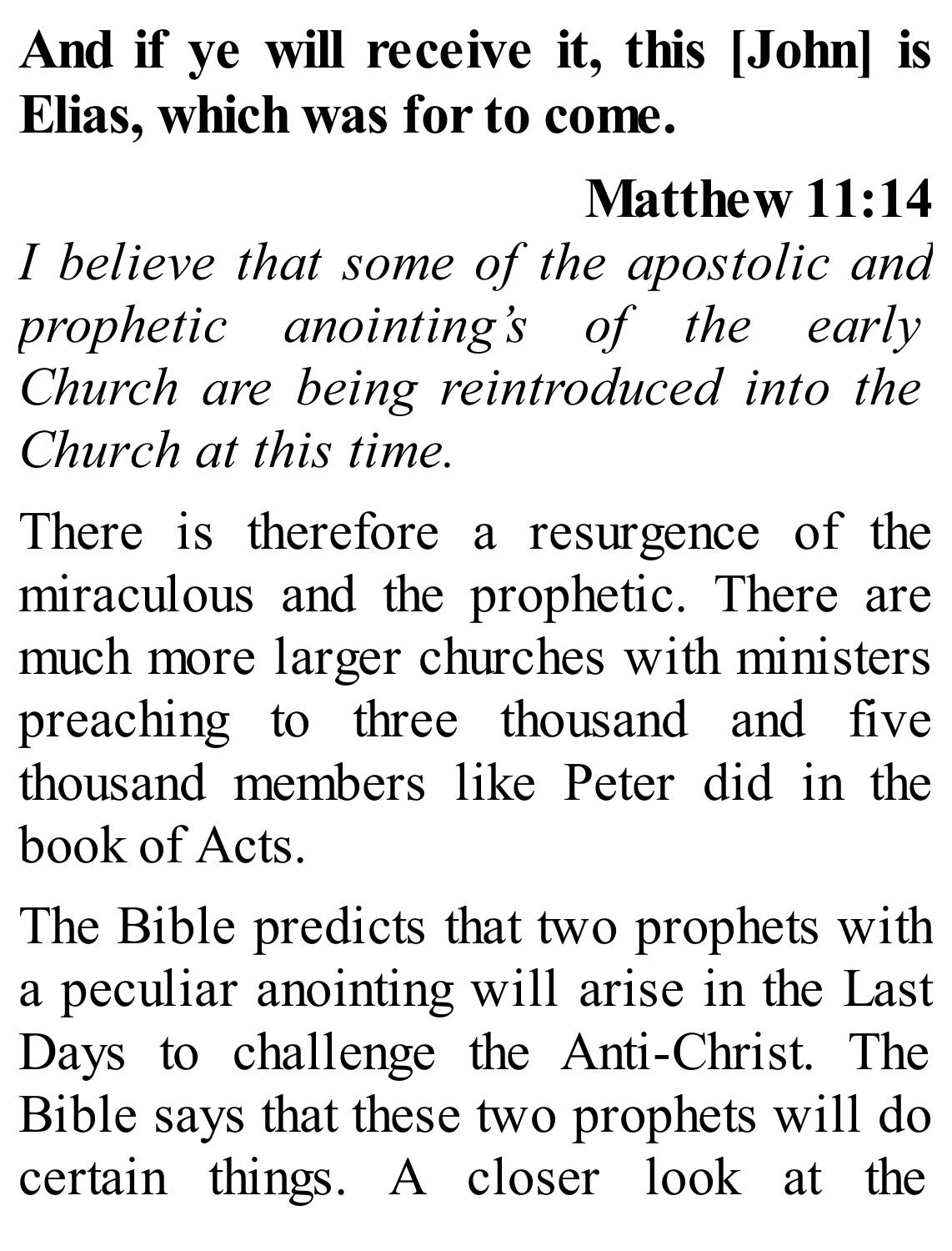ministry of these two Latter Day prophets reveals a great similarity between their anointing's and those of Moses and Elijah. *Once again, this is the principle of the reintroduced anointing at work.*

These two prophets will have power to call down fire from heaven. They will also have power over the weather to prevent it from raining for three and a half years. This sounds very much like Elijah. The Bible also says that they will have power to turn water into blood and command plagues to appear at random. Once again this sounds like the anointing that was on Moses.

**And I will give power unto my two witnesses, and they shall prophesy a thousand two hundred and threescore**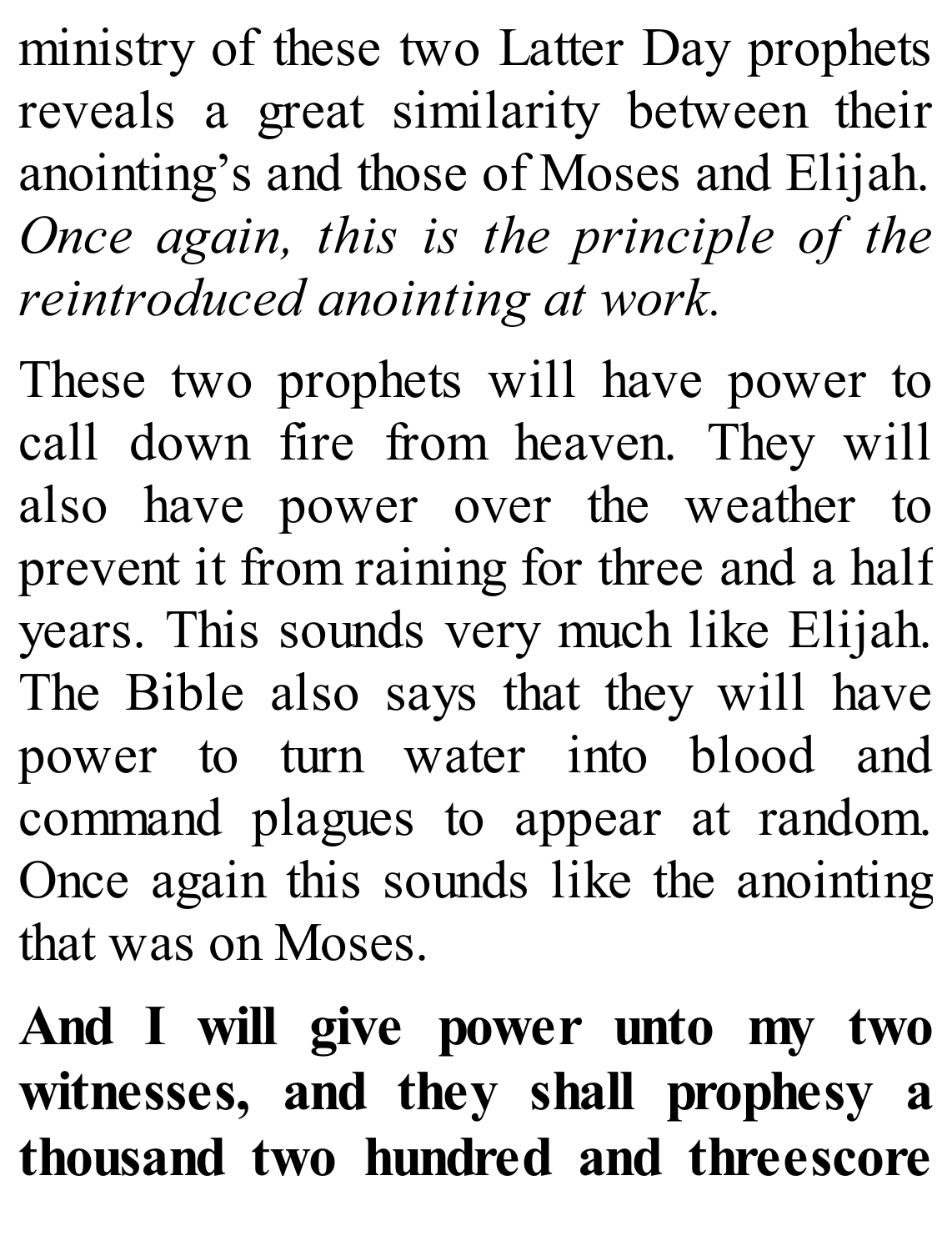**days, clothed in sack cloth. These are the two olive trees, and the two candlesticks standing before the God of the earth. And if any man will hurt them, fire proceedeth out of their mouth, and devoureth their enemies: and if any man will hurt them, he must in this manner be killed. These have power to shut heaven, that it rain not in the days of their prophecy: and have power over waters to turn them to blood, and to smite the earth with all plagues, as often as they will.**

#### **Revelation 11:3-6**

Once again, it looks like God is reintroducing a former anointing in order to do a vital job. *The anointing on Moses' life was introduced to fight*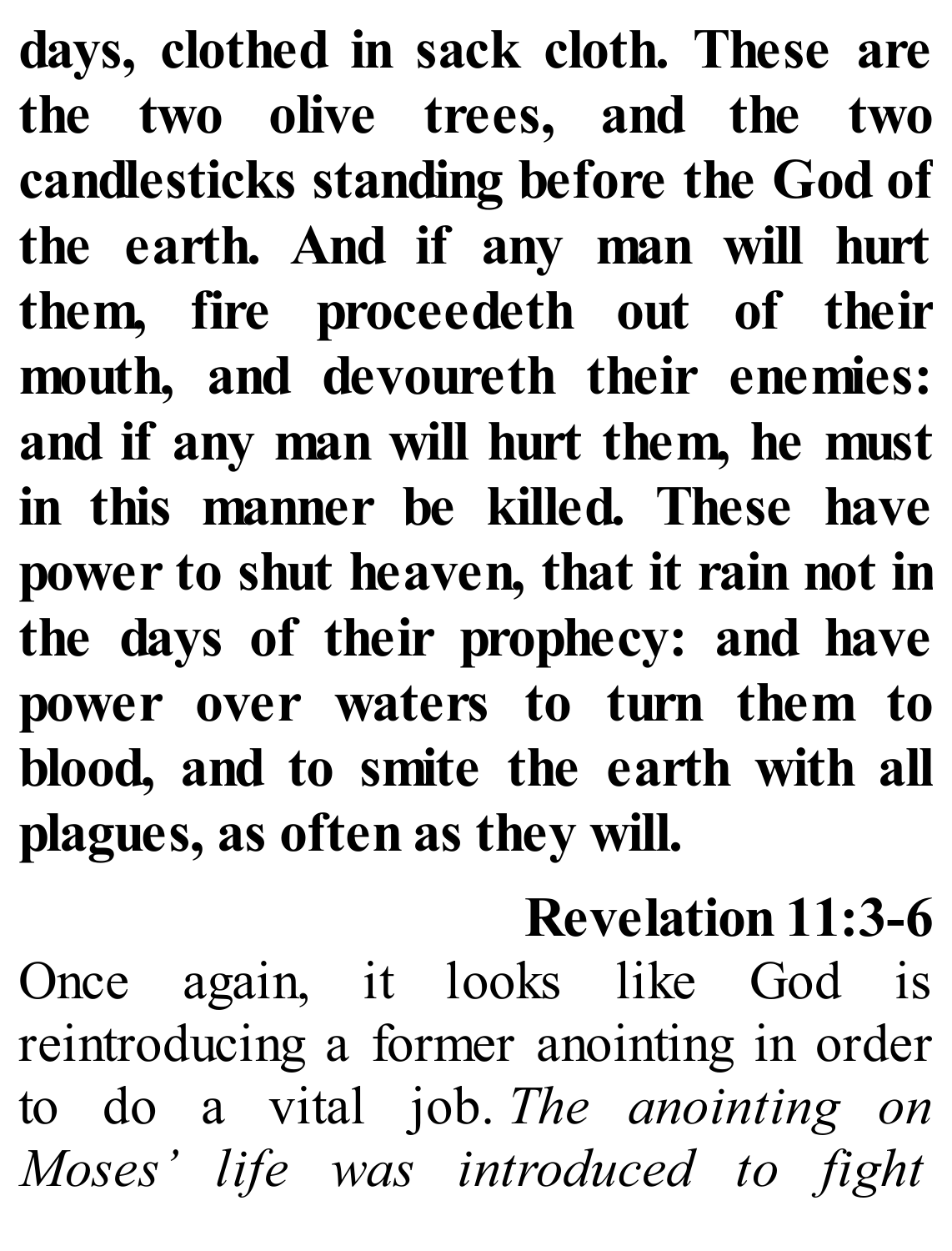*against a despotic and repressive Pharaoh*. The anointing on Elijah's life contended with one of Israel's most detestable and incorrigible kings, Ahab.

The Antichrist, one of the most tyrannical and evil men the Bible speaks about, will need to be trounced by a combination of these two strong anointing's. Perhaps the Antichrist himself will combine the evil spirits that worked through both King Ahab and Pharaoh.

You will learn from this study, that God does specific things for specific reasons. You may want a miraculous ministry to impress people but God wants to fulfill His purpose. He may not want you to do any miracles. All He may want you to do is to teach His Word. John the Baptist did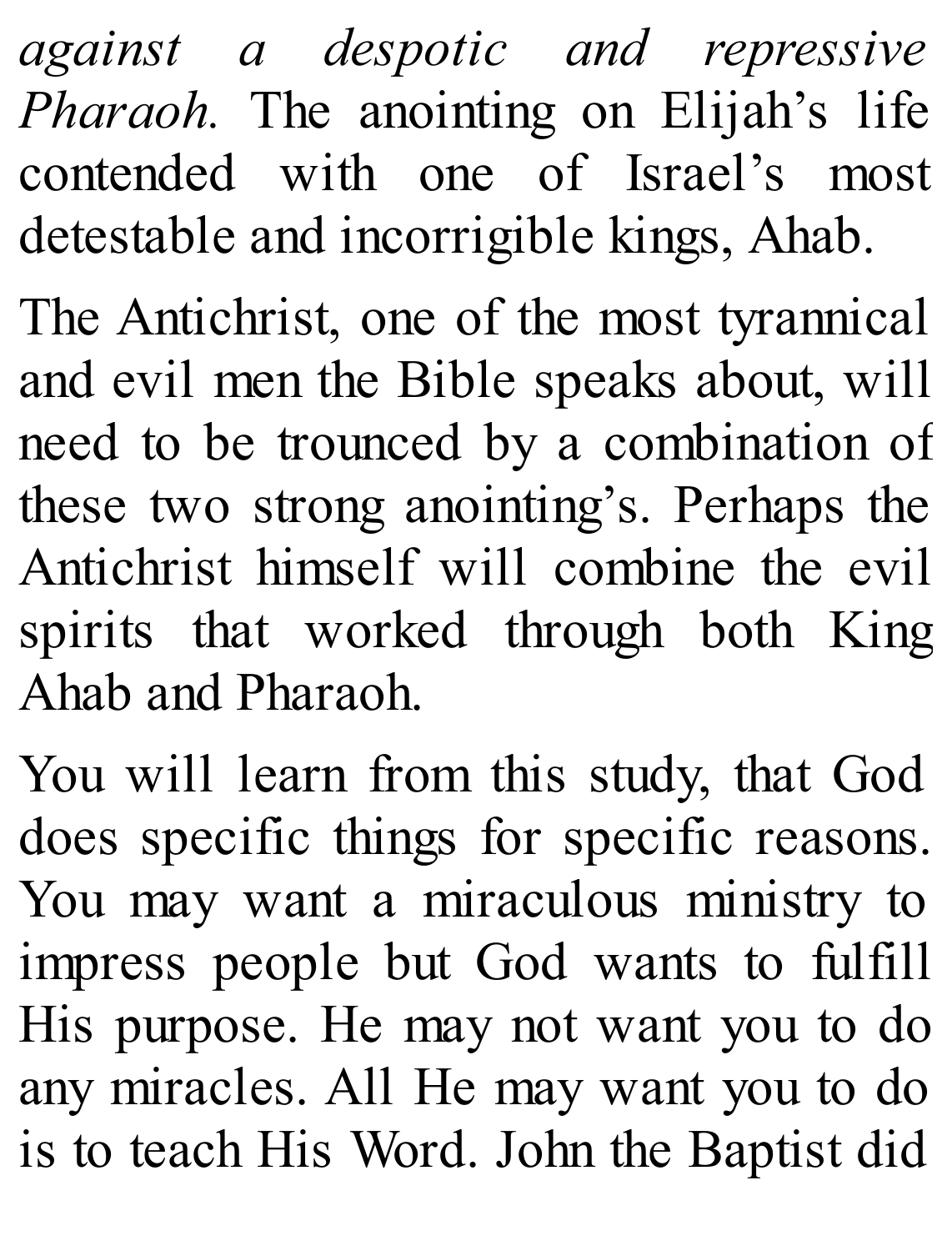not perform any miracles but he fulfilled his ministry. He prepared the way for Christ. Jesus said John the Baptist was the greatest prophet.

**...Among them that are born of women there hath not risen a greaterthan John the Baptist...**

#### **Matthew 11:11**

You can only line up with God's purpose. God will not do anything outside His purpose. When you fulfill God's purpose for your life, Jesus will call you "great". Find out the purpose of God and flow with it. It is the purpose of God that will be achieved at the end of the day, and not your purpose.

#### **This is the purpose that is purposed upon the whole earth: and this is the**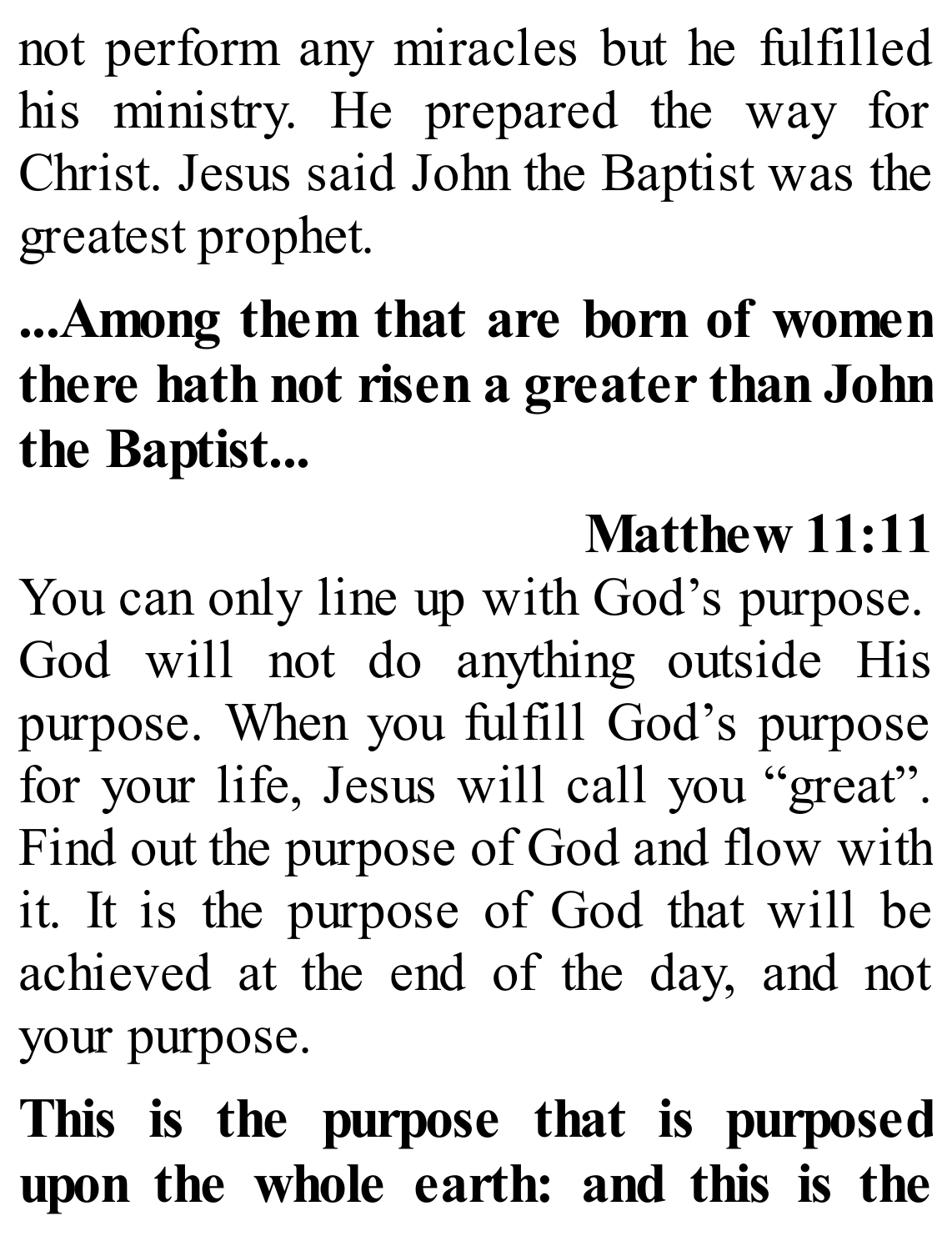**hand that is stretched out upon all the nations.**

**For the Lord of hosts hath purposed, and who shall disannul it? and his hand is stretched out, and who shall turn it back?**

#### **Isaiah 14:26,27 A New andOriginal Anointing**

In this case, a person comes on the scene and God anoints him to do new things. This is not very common! A study of the Bible will show you that God rarely introduces a new and original anointing. The more common way by which God introduces anointing, is through people. Elijah the Tishbite is somebody who appeared with what I believe was a new and original anointing.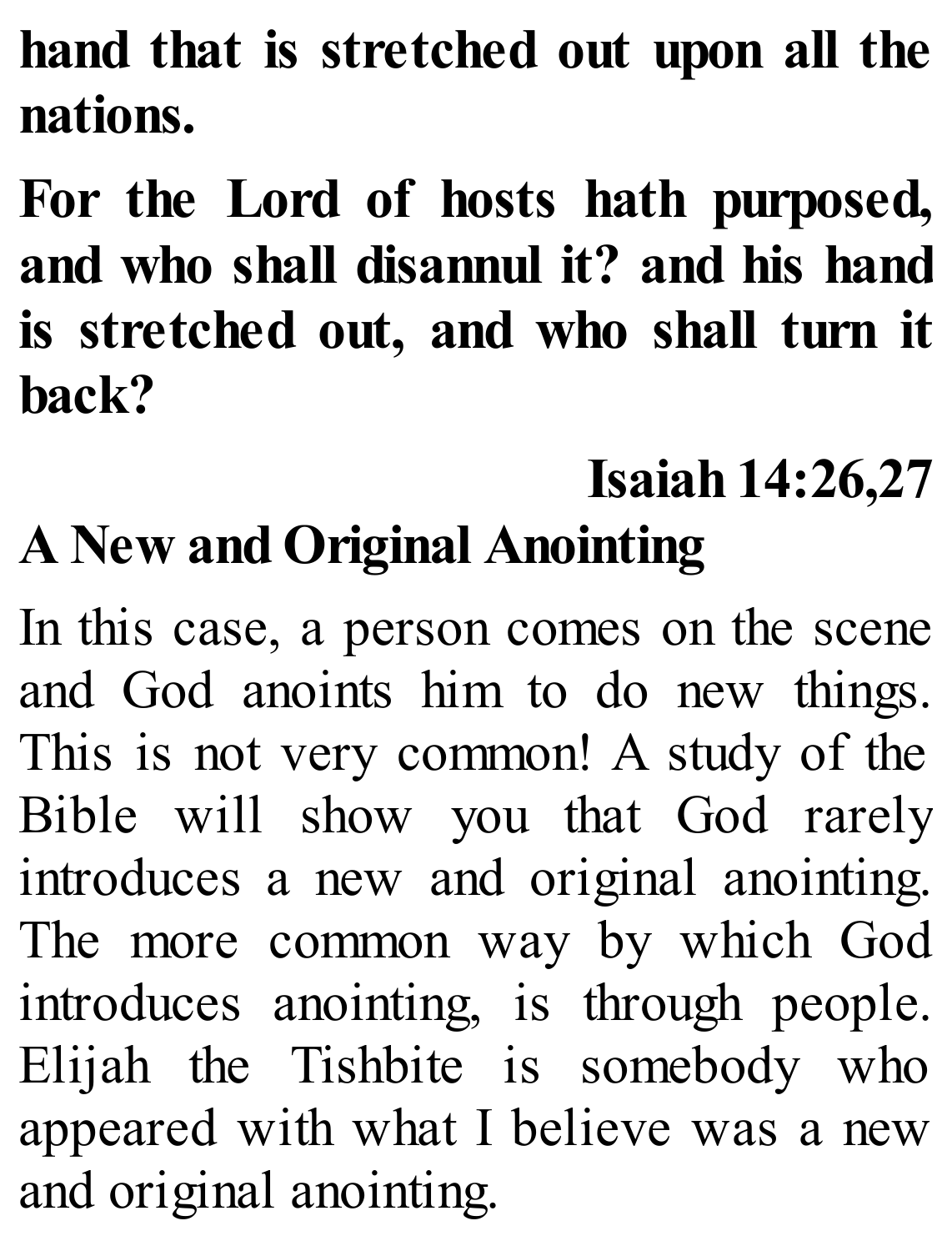Two other people, Elisha and John the Baptist, have operated in the same anointing that was on Elijah. The difference was that, Elijah was walking in *a new and original anointing*! Elisha was walking in an enhanced transferred anointing and John the Baptist was walking in a *reintroduced anointing.*

**But covet [desire] earnestly the best gifts:...**

#### **1 Corinthians 12:31**

I have learnt that you can specifically desire the anointing you see on a particular man of God. You can covet the gift that God has given to him. This is possible because Elisha specifically requested for the anointing that he saw on Elijah. Look around and see which man of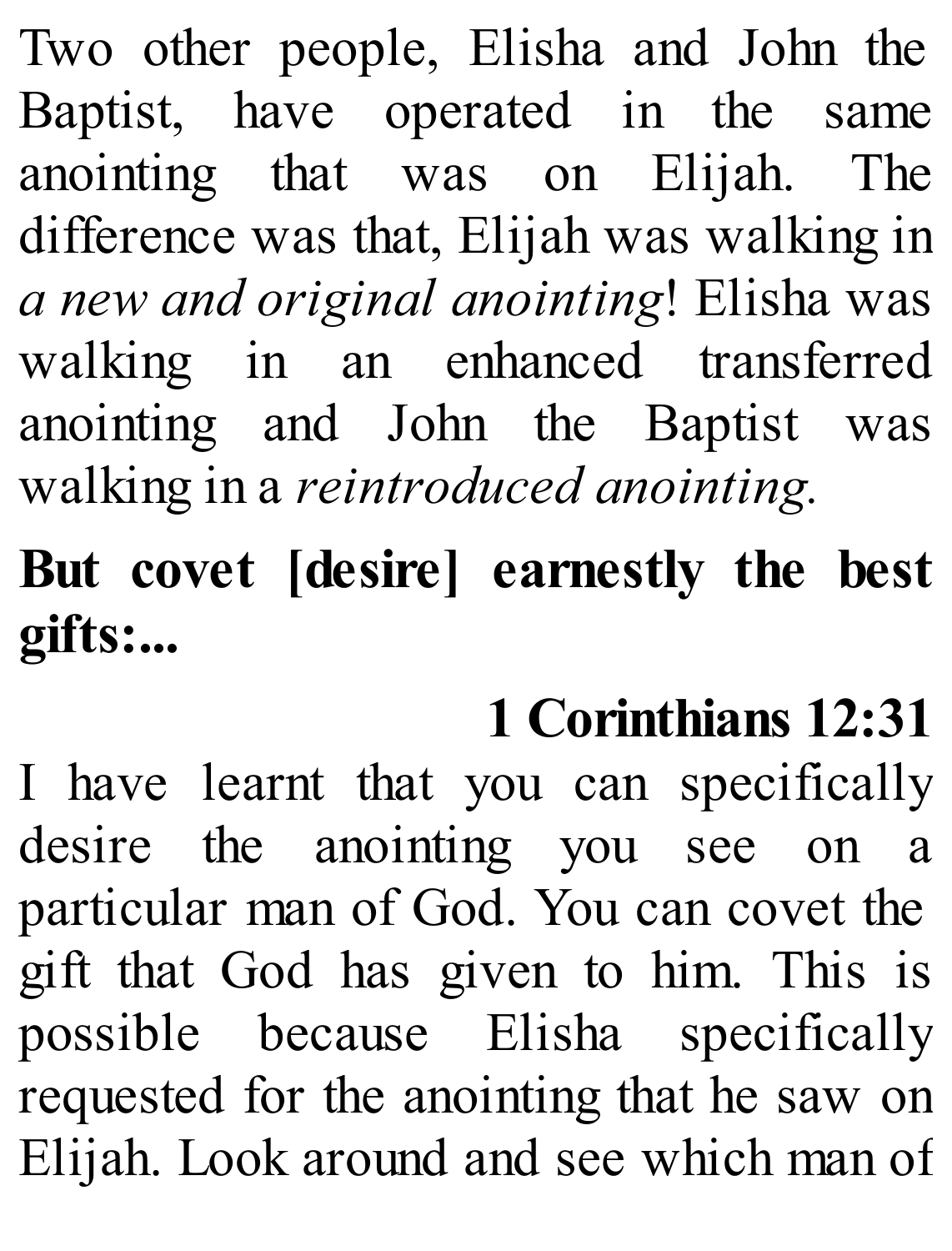God's ministry or gift you would like to have. I see that gift coming on you now!

Why would God tell you to desire something you cannot have? The anointing is the principal tool for ministry. Without the anointing, all of your Bible school knowledge and certificates are useless.

You need an anointing. Anointing does not come by going to school. Anointing is not taught, it is caught!

\*\*\*\*\*\*\*\*\*\*\*\*\*\*\*\*\*\*\*